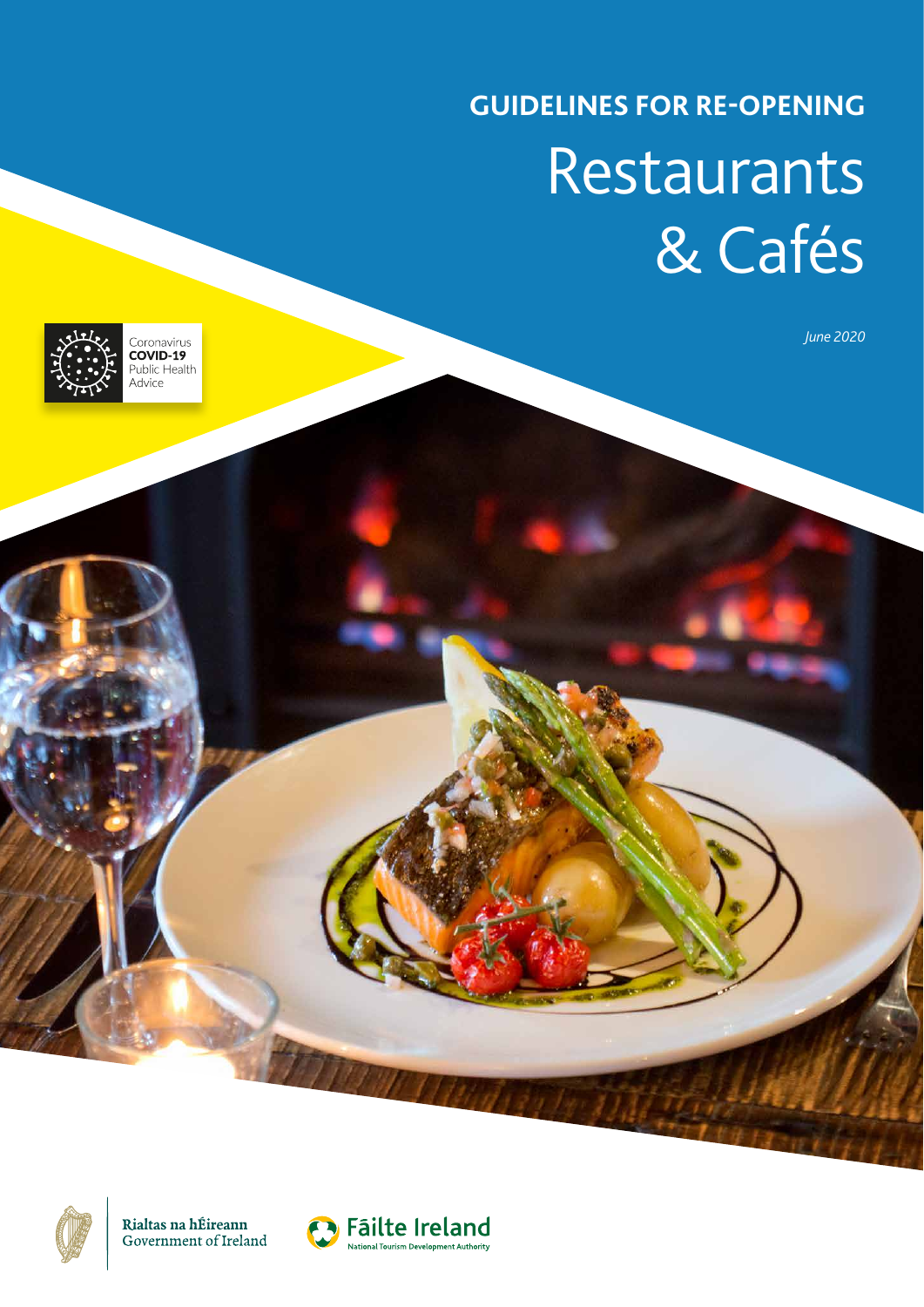

## <span id="page-1-0"></span>**Table of Contents**

| 1. | Introduction:<br><b>Meeting &amp; Overcoming</b>                                                               |                |
|----|----------------------------------------------------------------------------------------------------------------|----------------|
|    | the COVID-19 Challenge                                                                                         | 3              |
| 2. | <b>Business Response/Action Plan</b>                                                                           | 4              |
|    | Monitoring and Supporting                                                                                      | 4              |
|    | <b>Policies &amp; Processes</b><br>Communication                                                               | 5<br>5         |
|    | Training                                                                                                       | 5              |
|    | Cleaning & Frequency                                                                                           | 5              |
|    | <b>Staffing Resources</b>                                                                                      | 5              |
| 3. | <b>Employee &amp; Guest Health</b>                                                                             | 6              |
|    | <b>Face Coverings</b>                                                                                          | 6              |
|    | <b>Physical Distancing</b>                                                                                     | 6              |
|    | <b>Employee Physical Distancing</b>                                                                            | 6              |
|    | <b>Providing Hand Sanitisers</b>                                                                               | 6              |
|    | <b>Information Signage</b>                                                                                     | 6              |
|    | Employee & Guest Health Concerns                                                                               | 6              |
|    | 4. Employee Responsibilities                                                                                   | $\overline{7}$ |
|    | <b>Hand Hygiene</b>                                                                                            | $\overline{7}$ |
|    | <b>COVID-19 Training</b>                                                                                       | $\overline{7}$ |
|    | Personal Protective Equipment (PPE)                                                                            | 7              |
|    | Employee Welfare Facilities & Timekeeping                                                                      | $\overline{7}$ |
|    | <b>Reception Desk</b>                                                                                          | 7              |
| 5. | <b>Physical Distancing</b>                                                                                     | 8              |
|    | Queuing                                                                                                        | 8              |
|    | Restaurants                                                                                                    | 8              |
|    | Self-Service/Buffet Style                                                                                      | 8              |
|    | <b>Back of House</b>                                                                                           | 8              |
|    | Bars, Function Rooms & External                                                                                |                |
|    | <b>Smoking Areas</b><br><b>Timekeeping Facilities</b>                                                          | 8<br>8         |
|    |                                                                                                                |                |
| 6. | The Guest Journey - Arrival & Departure<br><b>Guest &amp; Service Elevators</b>                                | 8<br>8         |
| 7. | <b>Cleaning Products &amp; Protocols</b>                                                                       | 9              |
|    | Public Spaces & Communal Areas                                                                                 | 9              |
|    | Laundry                                                                                                        | 9              |
|    | Back of House & Staff Areas                                                                                    | 9              |
|    | <b>Equipment Shared by Employees</b>                                                                           | 9              |
|    | <b>Isolation Area</b>                                                                                          | 9              |
|    |                                                                                                                |                |
|    | NOTE: These guidelines are designed to support the<br>re-opening of food service businesses which include, but |                |
|    |                                                                                                                |                |

are not limited to, restaurants, cafés and any other food

[Water Disinfection](#page-9-0) 80 and 90 and 90 and 90 and 90 and 90 and 90 and 90 and 90 and 90 and 90 and 90 and 90 and 9 [Control of Waterborne Hazards](#page-9-0) 9 **8. [Suppliers of Goods & Services](#page-10-0) 10** [Deliveries 10](#page-10-0) [Dealing with Drivers](#page-10-0) 10 [Entering the Restaurant 10](#page-10-0) [Accepting Deliveries](#page-10-0) 10 **9. [Kitchen](#page-11-0) 11** [Kitchen & Food Handling Personnel](#page-11-0) 11 [Wash-Up](#page-11-0) 11 **10. Front of House** 12 [Bookings 12](#page-12-0) [Guests' Arrival](#page-12-0) **12** [Bar/Waiting Area](#page-12-0) 12 [Glassware](#page-12-0) 12 [Order Taking](#page-13-0) 13 [Table 13](#page-13-0) [Service of Meal](#page-13-0) 13 [Self-Service Carvery/Buffet 13](#page-13-0) [Service Stations](#page-13-0) 13 [Ice Machines](#page-13-0) 13 [Cellars, Cold Rooms & Store Rooms](#page-14-0) 14 [Cleaning & Disinfection Protocol](#page-14-0) 14 [Physical Distancing Protocol](#page-14-0) 14 [Guest Considerations](#page-14-0) 14 [Payment Facilities](#page-14-0) 14 **11. [Locations for Distribution of PPE](#page-15-0) 15** [Front Office](#page-15-0) 15 [Back Office](#page-15-0) 25 and 25 and 25 and 25 and 25 and 25 and 25 and 25 and 25 and 25 and 25 and 25 and 25 and 25 and 25 and 25 and 25 and 25 and 25 and 25 and 25 and 25 and 25 and 25 and 25 and 25 and 25 and 25 and 25 and 25 and **12. [Employee Uniforms 15](#page-15-0)** [Cleaning & Disinfection Protocol](#page-15-0) 15 [Physical Distancing Protocol](#page-15-0) 15 **13. [Reception Desk & Offices](#page-16-0) 16** [Cleaning & Disinfection Protocol](#page-16-0) 16 [Physical Distancing Protocol](#page-16-0) 16 **14. [Public Areas](#page-17-0) 17** [Cleaning & Disinfection Protocol](#page-17-0) 17 [Physical Distancing Protocol](#page-17-0) 17 [Toilet Facilities](#page-17-0) 17 [Air Conditioning & Ventilation](#page-17-0) 17 [Dispensers](#page-17-0) 17 [Additional Recommendations](#page-17-0) 17



service operation.

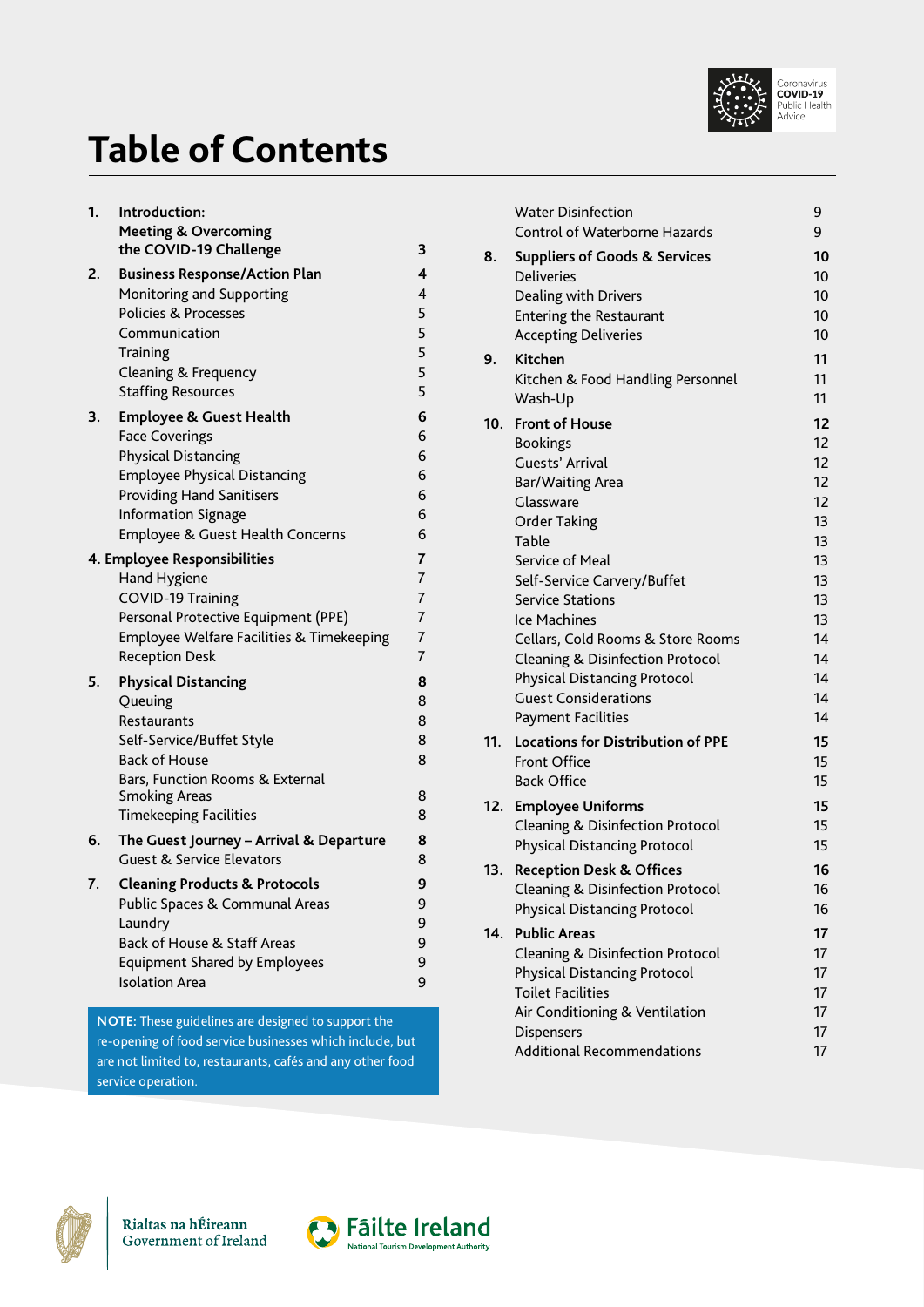## **Note:**

**This is a living document which means as Government restrictions and Public Health guidelines evolve, this document will also evolve to reflect new Government advice and changes to protocols when they emerge. All sectoral guidelines have been developed in line with the Government's Roadmap for Reopening Society and Business and the Return to Work Safely Protocol, based on the latest health guidance available from the Department of Health and the HSE. The links to latest guidelines will be included throughout the document.**

## **Disclaimer**

**The information contained within these operational re-opening guidelines can change from time to time, it must not by itself be relied upon in determining obligations or other decisions. Users of this document must independently verify any information on which they wish to rely. It is expected that all business owners and management will have familiarised themselves with the Return to Work Safely Protocol prior to re-opening and implemented all relevant requirements.**

**Fáilte Ireland, their servants or agents, do not assume legal or other liability for any inaccuracy, mistake, misstatement, or any other error of whatsoever nature contained herein. Fáilte Ireland hereby formally disclaim liability in respect of such aforesaid matters.**

**The information accessible in this document has been compiled from many sources that are not controlled by Fáilte Ireland. While all reasonable care has been taken in the compilation and publication of the contents of this document, Fáilte Ireland makes no representations or warranties, whether express or implied, as to the accuracy or suitability of the information or materials contained in this document. Due to the evolving nature of the COVID-19 pandemic this document will be subject to change.**

**Access to and use of the information herein is entirely at the risk of the user. Fáilte Ireland shall not be liable, directly, or indirectly, to the user or any other third party for any damage resulting from the use of the information contained or implied in this document.**

**Fáilte Ireland has endeavoured to attribute copyright or other intellectual rights to the rightful owners where such course has been appropriate. Where any attribution has been missed or overlooked Fáilte Ireland, on being informed, will correct this omission. By proceeding to use this Fáilte Ireland document you are accepting this disclaimer.**

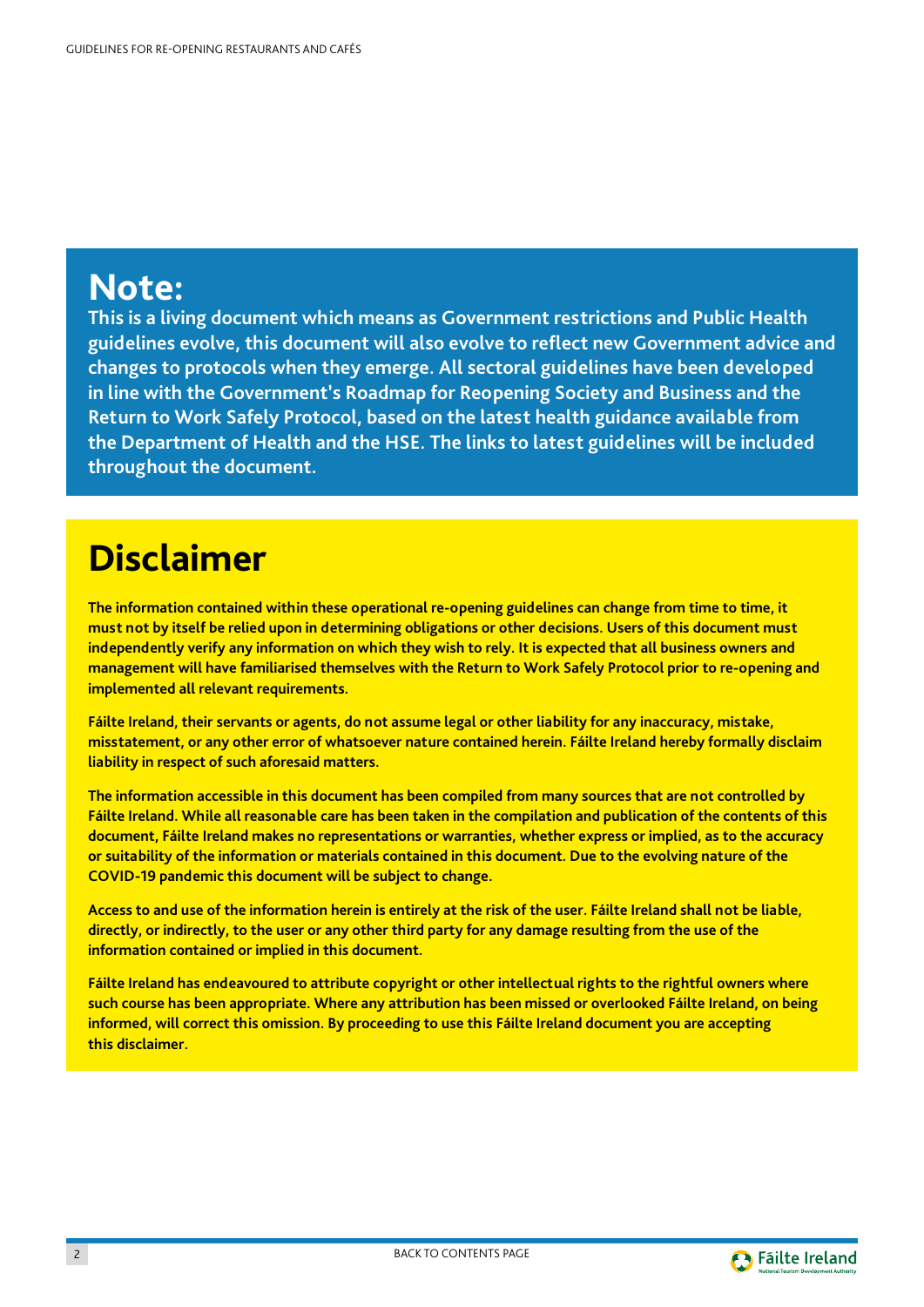## <span id="page-3-0"></span>**1. Introduction: Meeting & Overcoming the COVID-19 Challenge**

#### **COVID-19 is an unprecedented challenge for the tourism sector.**

Before re-opening, restaurants will need to review how they work and employ new practices and procedures to ensure everyone stays safe. As a result, Fáilte Ireland has developed operational guidelines in line with the Health and Safety Authority (HSA), the Health Service Executive (HSE) and the Food Safety Authority of Ireland (FSAI).

As part of this, Fáilte Ireland has created this set of specific guidelines. You can be reassured that these recommendations are underpinned by advice made available from the HSA, HSE, FSAI World Health Organisation (WHO) and other relevant bodies.

Businesses must follow the Return to Work Safely Protocol. The National Protocol has been developed under the aegis of the *Safety Health and Welfare Act 2005*. The Health and Safety Authority (HSA) is the compliance body and has full powers as set out in this legislation designated in relation to the implementation of the National Protocol. Non-compliance can result in the closure of a business.

The guidelines were developed based on the following considerations:

#### ■ **Restructuring operations**

Tourism businesses of all types need to adapt their operations, review employee practices and consider the design of their business to ensure physical distancing and the prevention of the spread of COVID-19.

#### ■ **Putting dedicated resources in place**

Tourism businesses must ensure that they have dedicated personnel to implement and operate a robust system that prevents the spread of COVID-19. Equally importantly, businesses need to put processes in place that can deal with individual and multiple cases of the disease that may occur.

■ **Adapting and enhancing hygiene practices** 

Tourism businesses must adapt and implement enhanced procedures in general cleaning, storage and cleaning of equipment. In particular, they must introduce and implement touchless solutions where possible.

■ **Focusing on best practice in food & beverage service**  Tourism businesses must follow HACCP\*\*, service and physical distancing to promote the health of employees and guests.

#### ■ **Food Safety and COVID-19 Safety**

There are no reports of transmission of COVID-19 via food. The main mode of transmission is from person to person. Food business operators must continue to apply their food safety management systems, based on the principles of HACCP. There is a requirement in legislation to have a Food Safety Management System in place based on the principles of HACCP. ISO 340:2007 is one of the available approaches to achieve this. A Health and Safety statement was already required, and is still a requirement. The COVID-19 Response is a requirement of the Return to Work Safely Protocol.

■ In addition, food business operators will be required to introduce COVID-19 safety management systems in the form of enhanced hygiene, cleaning and disinfection, employee training and health checks, as well as physical distancing. This is to protect against the transmission of the virus to or between employees, customers and other people who enter their premises. Any COVID-19 precautions must not compromise food safety. See [HERE](http://www.fsai.ie/faq/coronavirus.html) for more information.

These guidelines have been created in line with the Government's Roadmap for Reopening Society and Business. This is a document that will evolve in line with the roadmap, taking into account any changes to the restrictions or physical distancing.

While we have attempted to cover all relevant issues, you must bear in mind that this is a non-exhaustive document and it may not cover all situations you may encounter. As circumstances change, any procedures you implement must be monitored to ensure they remain up-to-date and in line with international best practice guidance and the Government's Public Health advice.

**Note:** The physical distancing measures outlined in these guidelines are applicable between people from different households.

*\*\*References to HACCP in this guidance is for the purposes of food safety and the prevention of COVID-19.*

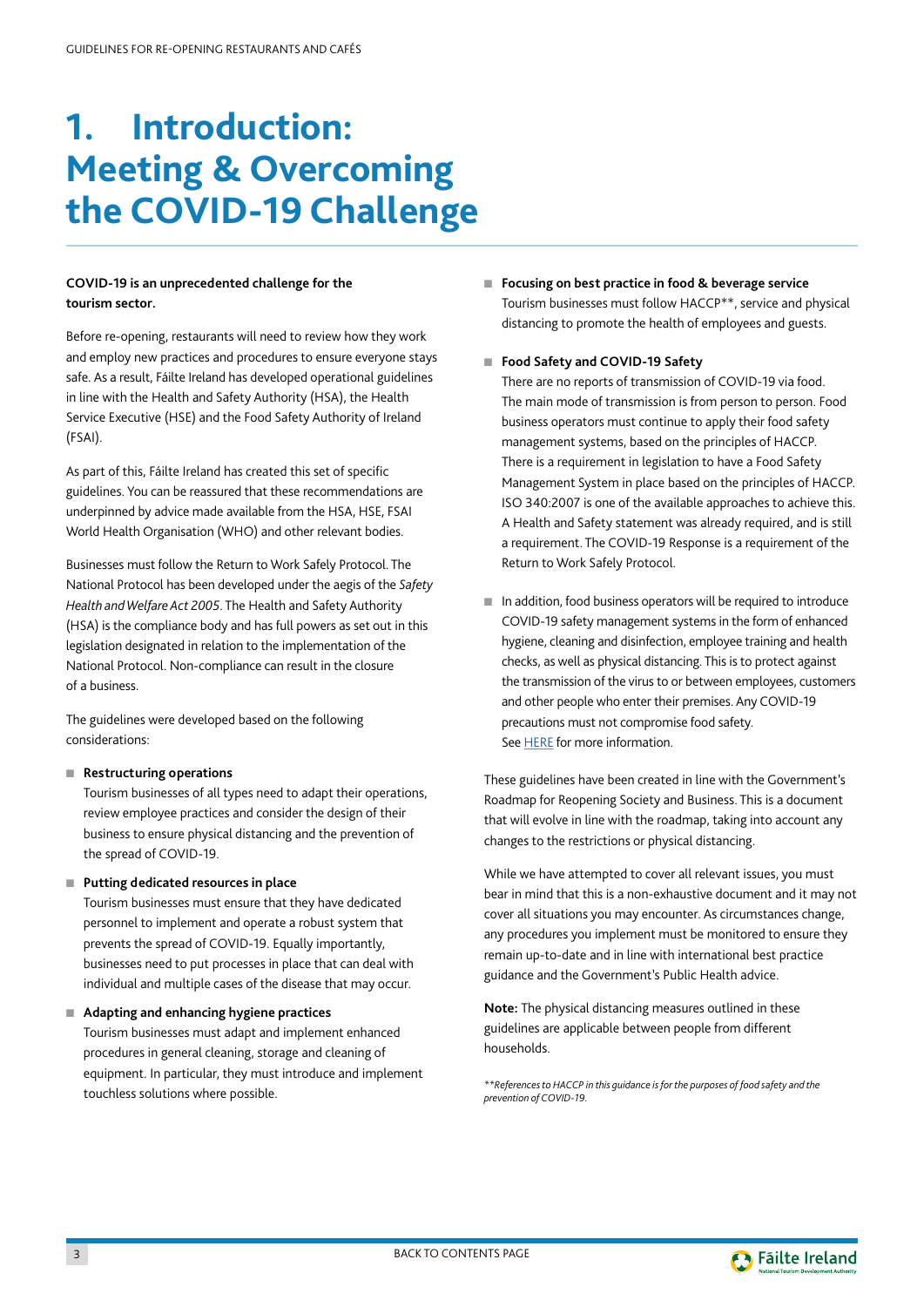## <span id="page-4-0"></span>**2. Business Response/Action Plan**

#### **Creating an Action Plan will help to clarify what is required to overcome the threat of COVID-19 and give your employees and guests confidence that they are safe.**

In developing one, the first step that the restaurant's management must take is to familiarise themselves with the latest guidelines from the following sources:

- Health and Safety Authority (HSA)
- Health Services Executive (HSE)
- Irish Government Departments
- Food Safety Authority of Ireland (FSAI)
- World Health Organisation (WHO).

Information from these sources will help to shape your plan of action. You must also:

- **Complete a risk assessment** to identify what operational changes you need to make in your business.
- **Review all standard operating procedures** (SOPs) to define and note what you are changing.
- **Create a communication plan** to inform employees and visitors of what you are changing, what you need them to do and how you expect everyone to act and behave.
- **Visit the HSA website** for templates, checklists and advice on the Return to Work Safely Protocols. Please see [HERE](https://www.hsa.ie/eng/topics/covid-19/covid-19_advice_for_employers_and_employees/) for more information.

A number of activities will require review e.g. workflows, operations, etc. For advice on reopening, visit the FSAI website. Please see [HERE](http://www.fsai.ie) for more information.

The plan must reassure employees and customers that safeguarding their health and safety is of the utmost importance. It will also assist in ensuring that your operations continue to run in an appropriate manner.

You must review the plan regularly and amend it as new regulations, guidelines and procedures come into force. Experience will also tell you how appropriate and effective the original plan is.

For further information on the development of your Action Plan see [HERE.](https://covid19.failteireland.ie/)

## **Monitoring and Supporting**

A COVID-19 Response Team/Coordinator must be appointed to ensure new procedures are adhered to. Adherence to this protocol will only be achieved if employers and workers have a shared responsibility to implement the measures contained in this protocol in their place of work. A collaborative approach to the

implementation of the protocol is essential to achieve success and maximum buy in.

Each workplace should appoint at least one lead worker representative charged with ensuring that Covid-19 measures are strictly adhered to in their workplace. The person(s) undertaking the role must receive the necessary training and have a structured framework to follow within the organisation to be effective in preventing the spread of the virus. Employers should have regular and meaningful engagement with their worker representative, workers and/or their recognised Trade Union or other representative (including health and safety committee where it exists) about the measures being put in place to address the occupational exposure to COVID-19 in the workplace. Employers should provide COVID-19 induction training for all workers on their return.

The number of worker representatives for COVID-19 appointed should, ideally, be proportionate to the number of workers in the workplace and this person(s) should be clearly identifiable in the workplace. Employers and worker representatives will work together to ensure that all the actions in this protocol are fully adhered to in order to ensure the suppression of COVID-19 in the workplace.

**Section E** of the National Protocol sets out the steps for employers and workers to reduce the risk of exposure to COVID-19.

These provisions include:

- Consulting with the workplace representatives in the development of a COVID-19 response plan.
- Developing/Amending policies and procedures for prompt identification and isolation of workers who may have symptoms of COVID-19.
- Developing, consulting, communicating and implementing workplace changes or policies. Specific reference is made to agreeing with workers any temporary restructuring of work patterns that may be required to implement the COVID-19 prevention measures in the workplace. There is also provision for the *lead worker representative to be involved in communicating the health advice around COVID-19 in the workplace.*

A link for the HSA Templates and Checklists can be found [HERE](https://www.hsa.ie/eng/topics/covid-19/return_to_work_safely_templates_and_checklists/).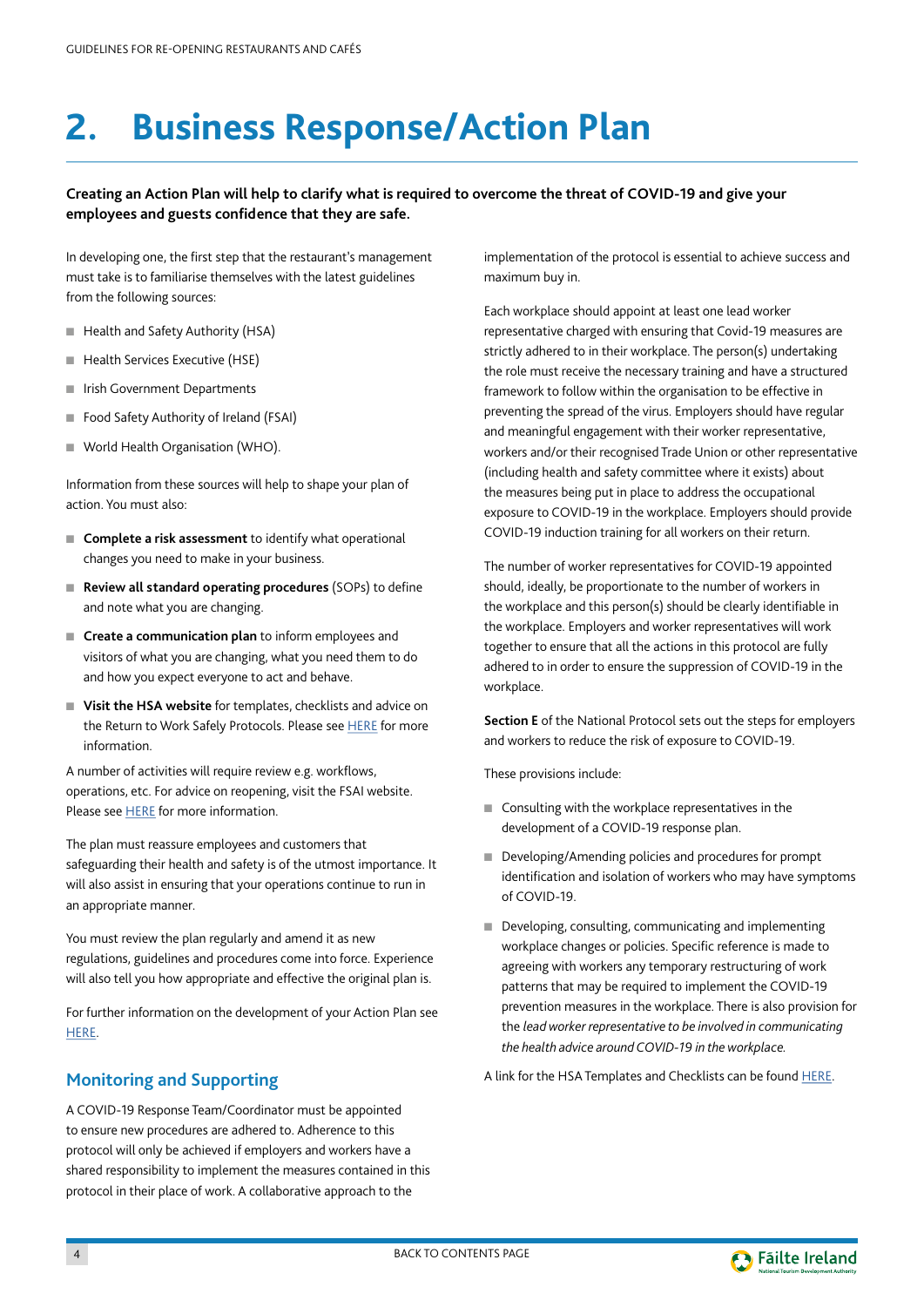## <span id="page-5-0"></span>**Policies & Processes**

Restaurant owners and managers need to review all business policies and standard operating procedures across each department to reflect operational changes. In particular, this means:

- Defining and documenting a clear plan of action in the event of a suspected case of COVID-19 among guests and/or employees.
- Defining and documenting the correct use of Personal Protective Equipment (PPE) where required. This must be in line with the Government's Public Health advice.
- Developing a policy for the care of employee uniforms.
- Reviewing and updating cancellation and refund policies in line with the restaurant's requirements.

## **Communication**

- You must share the Action Plan with all employees prior to them returning to work. If it's updated at any time, ensure everyone knows what has changed.
- Giving guidelines to employees on how they must communicate the Action Plan to guests will ensure everyone gives the same message and there is no inconsistency.
- Make sure an up-to-date list of the contact information of all employees, including emergency telephone numbers, is always readily available across all departments in the restaurant.
- Regularly review all COVID-19 related signage and notices throughout the premises to ensure they display the latest Government recommendations. Signs must be placed in prominent and relevant positions, be legible and, where appropriate, be offered in multiple languages.

## **Training**

The management must inform all employees of the measures being adopted to manage the threat of COVID-19. Use the most appropriate training channels to do this and ensure all employees remain at home and seek medical attention if they have key symptoms such as a high temperature, coughing or shortness of breath.

There is an obligation on employers to ensure that employees are aware that they must not attend work if they have symptoms. This is essential to ensure that the virus does not spread.

You must organise information briefings that cover all the basic protective measures against COVID-19 and the signs and symptoms of the disease. For specific procedures, training will be required and this must be tailored to your business. However, in general you must consider training employees in relation to:

- Hand and respiratory hygiene and physical distancing measures.
- Correct use of PPE.
- Cleaning regimes (incorporating front and back office areas if relevant).
- Employee health and what to do if feeling unwell.
- Unwell guests/dealing with suspected cases/ liaising with authorities.

## **Cleaning & Frequency**

- Ensure contact/touch surfaces such as table tops, work equipment, door handles and handrails are visibly clean at all times and are cleaned and disinfected at least twice daily.
- Implement modified cleaning intervals for rooms and work areas. This applies especially for washroom facilities and communal spaces. Cleaning must be performed at least twice per day and if facilities are visibly dirty.

Cleaning of work areas must be conducted at regular intervals. Further information on cleaning in non-healthcare settings is available from the ECDC [HERE](https://www.ecdc.europa.eu/sites/default/files/documents/Environmental-persistence-of-SARS_CoV_2-virus-Options-for-cleaning2020-03-26_0.pdf) and from the Government website [HERE](https://www.gov.ie/en/publication/22829a-return-to-work-safely-protocol/).

## **Staffing Resources**

Property owners/management should review rotas in line with The National Protocol E, subsection 3 which provides that full consultation on these matters is required to ensure sufficient employees are available to maintain physical distancing while completing the tasks to the required standards. Employee scheduling must ensure more time is allocated for cleaning and encourage employees to work alone if possible.

To achieve this, you should:

- Implement **phased shifts.**
- Schedule **small teams.**
- **Keep the same team combinations** where possible to limit employee interaction. This will assist should contact tracing be required.

You will also need to plan for the impact of employee absences; this may involve reallocating employees from non-essential tasks. Where appropriate, cross-training employees will help maintain employee levels within your property.

If you can't ensure that employees can maintain the recommended physical distance apart at all times, you must apply the Return to Work Safely Protocol. For more information, see [HERE](https://www.gov.ie/en/publication/22829a-return-to-work-safely-protocol/).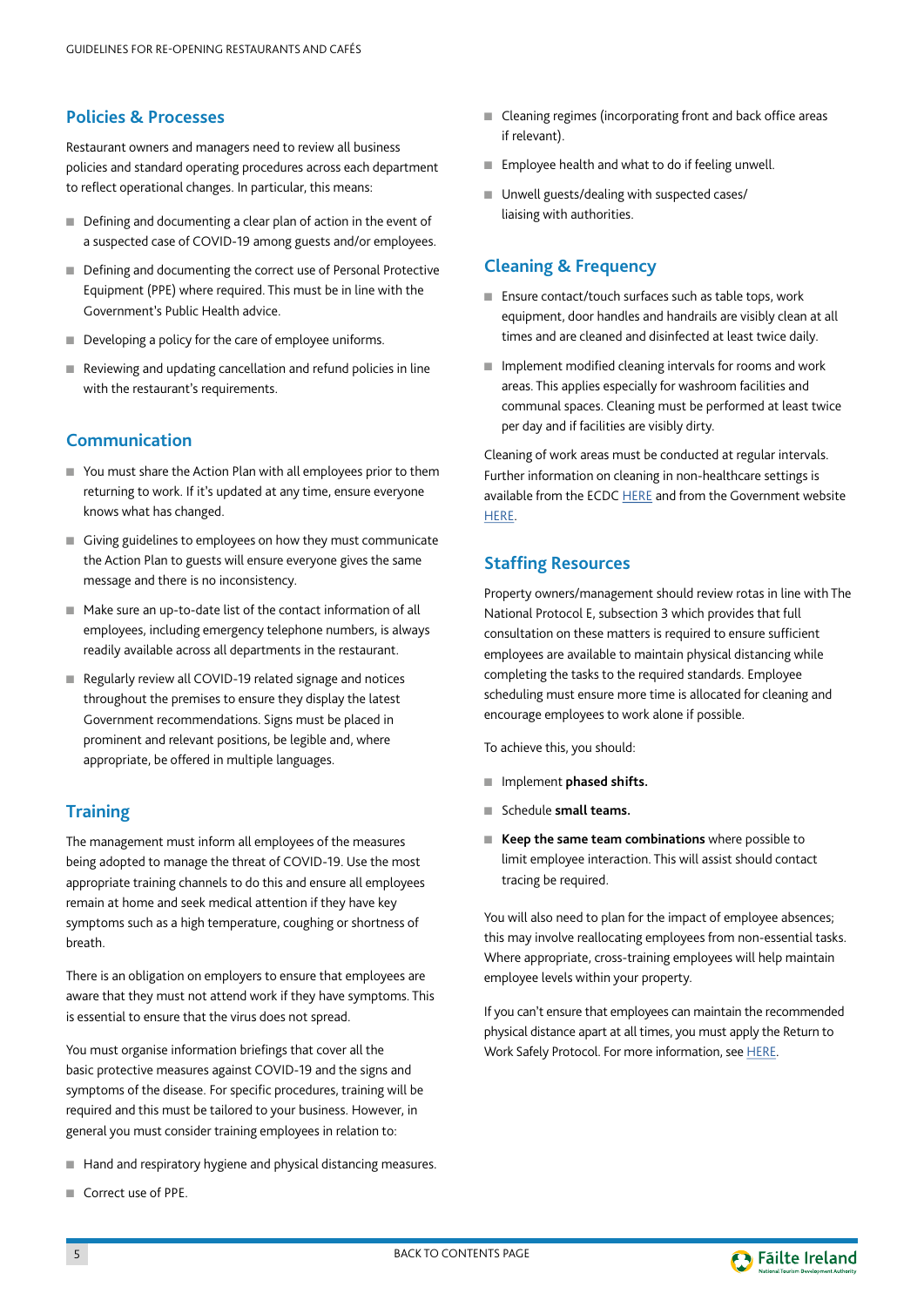## <span id="page-6-0"></span>**3. Employee & Guest Health**

**The health and safety of employees and guests is the number one priority for restaurant owners and managers. The following steps will help ensure everyone remains fit and well:**

#### **Face Coverings**

The Irish Government has recommended the wearing of face coverings where it is difficult to practice physical distancing.

**The Return to Work Safely Protocol states:** Make face masks available to the worker in line with Public Health advice. If masks are worn they must be clean and they must not be shared or handled by other colleagues. Employers and employees must keep up-to-date with the latest Public Health advice issued in regard to masks by Gov.ie/NPHET.

Please see [HERE](www.gov.ie/en/publication/aac74c-guidance-on-safe-use-of-face-coverings/) for more information.

### **Physical Distancing**

Physical distancing guidelines (following Government's Public Health advice) must be incorporated into the Action Plan for each department within a restaurant. Specific areas must also comply with mandatory capacity limits.

Guests must be advised to stand 2 metres\* away from other groups of people who are not from the same household while standing in lines, using elevators, stairs or moving around the restaurant.

Restaurant tables, seating and couches in public areas and other physical layouts must be arranged to ensure appropriate distancing is adhered to. The same guidelines apply to employees: they must be reminded to stand at least 2 metres\* away from guests and other employees whenever possible.

## **Employee Physical Distancing**

If you cannot ensure employees stay the recommended distance apart at all times, alternative protective measures must be put in place. For example, install physical barriers such as clear plastic sneeze guards between employees.

Minimise any direct employee contact and provide hand washing facilities, and other hand hygiene aids such as hand sanitisers, wipes, etc. Ensure these are readily accessible so employees can perform hand hygiene as soon as a task is complete.

## **Providing Hand Sanitisers**

Hand sanitiser dispensers (touchless whenever possible) must be placed at all restaurant entrances, at employee entrances and at specific points within the public areas of the restaurant. **All hand sanitisers must have a minimum alcohol content of 60%.**

### **Information Signage**

You must display appropriate COVID-19 signage relating to hand and respiratory hygiene and physical distancing measures throughout the restaurant. Where feasible, television screens and monitors can communicate these effectively.

## **Employee & Guest Health Concerns**

When they return to work, employees must be trained on what to do if they or a guest becomes unwell. All employers and employees must follow the Return to Work Safely Protocol.

Please see [HERE](https://www.gov.ie/en/publication/22829a-return-to-work-safely-protocol/) for more information

If management is alerted to a suspected case of COVID-19 at the restaurant, a clinician from a local medical centre should be contacted. The clinician will advise on the next steps. Further information is available on the HSE website.

**Note:** Your restaurant needs to have the telephone numbers of the health authorities, medical centres plus public and private hospitals readily available in case a guest or employee falls ill.



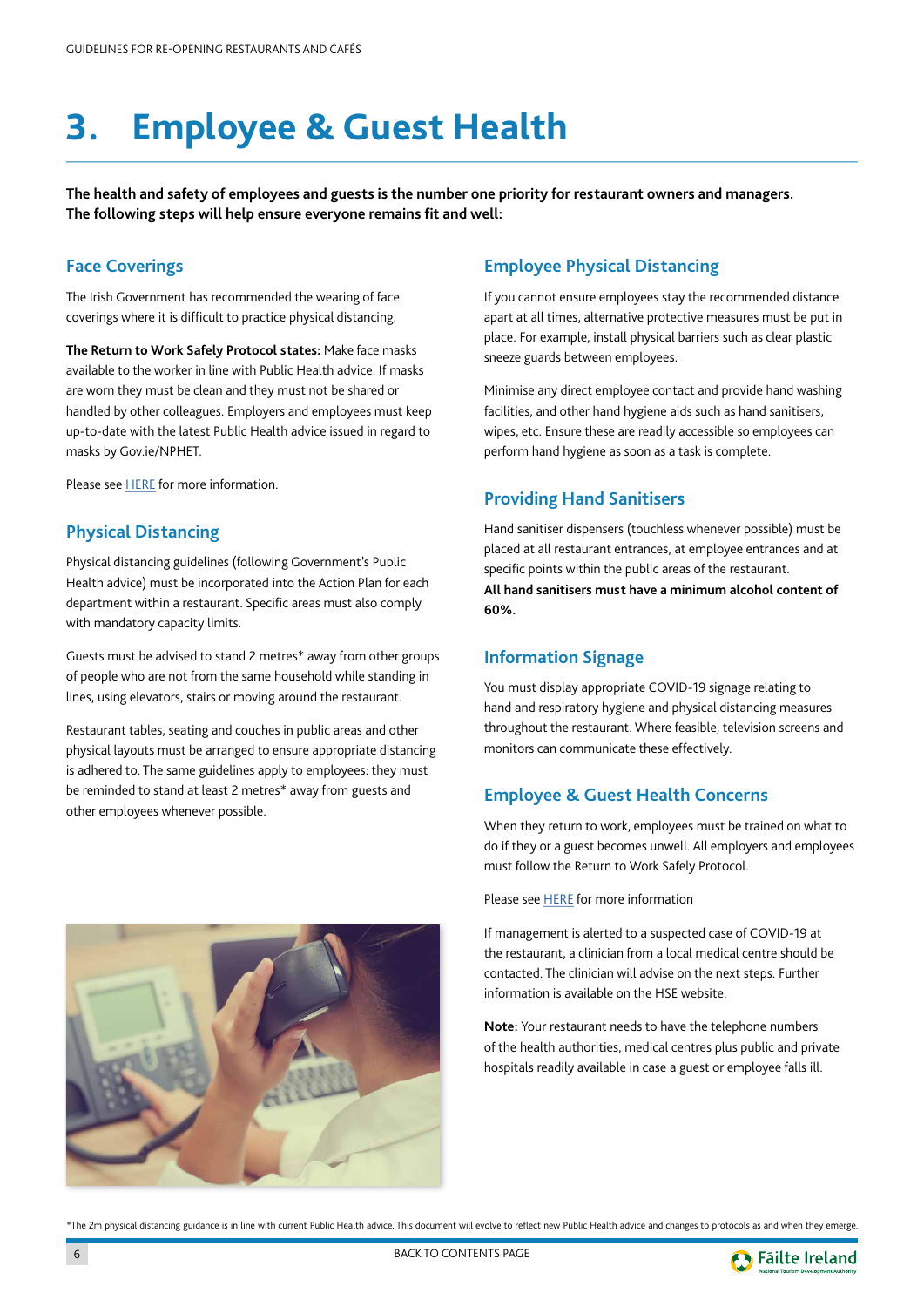## <span id="page-7-0"></span>**4. Employee Responsibilities**

**The effective delivery of the restaurant's Action Plan depends on how management and employees act. Paying attention to the following issues is especially important:** 

## **Hand Hygiene**

Correct hygiene and frequent handwashing with soap is vital to help combat the spread of COVID-19.

This involves hand washing with soap and water, for a minimum of 20 seconds or the use of hand sanitiser (if hands are visibly clean), as required and frequently.

Hands must also be washed as often as necessary and always:

- Before starting work
- Before handling cooked or ready-to-eat food
- Before eating
- After handling or preparing raw food
- After handling waste
- After cleaning duties including sweeping/mopping etc.
- After using the toilet
- After blowing nose, sneezing or coughing
- After eating, drinking or smoking
- After handling money
- At the end of a shift

This list is not exhaustive.

Please see [HERE](www.fsai.ie) for more information from FSAI.

For additional COVID-19 hand hygiene measures, hands must be washed before putting on or after removing PPE. Please see [HERE](https://www2.hse.ie/conditions/coronavirus/protect-yourself-and-others.html) for more information from the HSE.

Each employee should carry their own pen for any record keeping.

#### **COVID-19 Training**

All employees must receive training on COVID-19 safety and disinfection protocols. More comprehensive training must be given to teams in frequent guest contact including Front of House, Operations and Security.

### **Personal Protective Equipment (PPE)**

If required by their roles, PPE must be worn by employees. Each section of the restaurant must be assessed to decide what is needed. Training on how to properly use, apply and dispose of all PPE is mandatory.

As part of the business risk assessment consideration needs to be given to the level of PPE required for various tasks, (e.g. power hosing which can cause an aerosol effect).

#### **Employee Welfare Facilities & Timekeeping**

All employers and employees must follow the Return to Work Safely Protocol. Please see **HERE** for more information.

It's also essential to **display signage relating to hand and respiratory hygiene as well as physical distancing** prominently at Back of House.

Employee welfare facilities (such as employee areas and locker rooms) need to be re-organised to suit **physical distancing measures** and **be frequently cleaned and disinfected.** Staggered start times and break times can also be very helpful and you must review the use of clocking-in machines.

Staff meetings should be held online if possible. If physical meetings need to take place, physical distancing measures must be taken.

Please see [HERE](https://www2.hse.ie/coronavirus/) for more information

#### **Reception Desk**

The reception desk must always have a medical kit available that includes:

- Germicidal disinfectant/wipes for surface cleaning, tissues.
- Face/eye masks. Note that disposable face coverings can only be used once.
- Gloves (disposable).
- Protective apron (disposable).
- Biohazard disposable waste bag.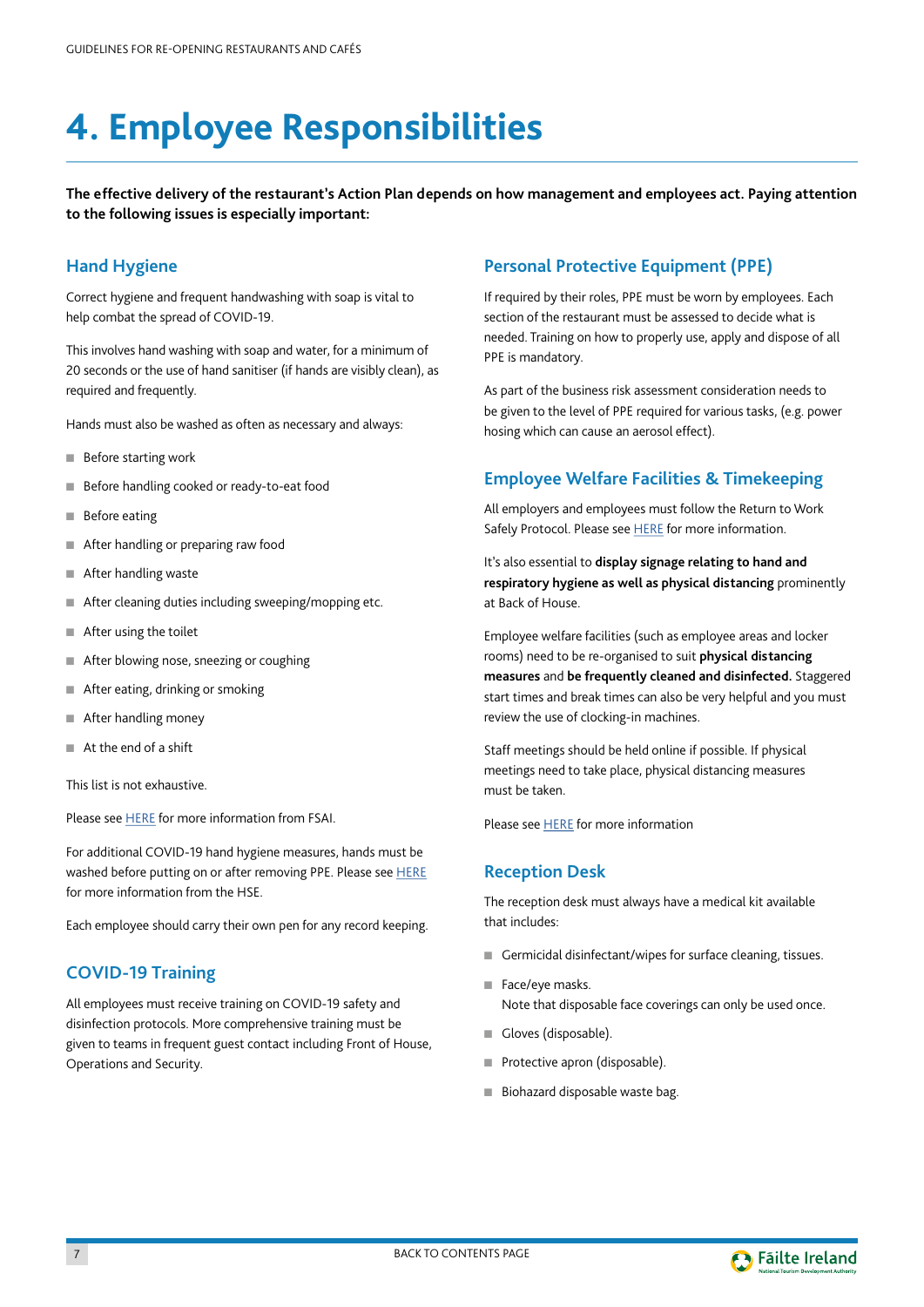## <span id="page-8-0"></span>**5. Physical Distancing**

**The restaurant owner or management needs to meet Public Health advice on maintaining physical distancing of 2 metres\* between people. Physical distancing of 2 metres\* does not apply to members of the same household.**

## **Queuing**

Any area where guests or employees queue must be clearly marked for appropriate recommended physical distancing. This includes stairs, elevator lobbies, public areas, drop off areas, etc.

#### **Restaurants**

- Restaurants and bars need to reduce seating capacities to allow for 2 metres\* between each seated group of guests.
- Management must ensure that guests are dispersed avoiding queues throughout the bar and restaurant during service.
- It is the responsibility of supervisors and managers to ensure that guests do not congregate in groups. Where physical distancing is not physically possible, the property must provide an alternative physical barrier.

## **Self-Service/Buffet Style**

Where food is served buffet-style, all items displayed for guest use must be individually wrapped or be a single serve item. Common tongs or ladles must not be used and neither must common distribution containers from which guests help themselves.

#### **Back of House**

Physical distancing protocols that follow Government's Public Health Advice must be observed in the staff room, shared office spaces, employee locker rooms, retail store rooms, delivery areas, stock rooms, IT areas, bar support areas such as cold/keg rooms, kitchens and other areas where employees gather and work.

## **Bars, Function Rooms & External Smoking Areas**

- In these areas, the amount of seating and stools must be reduced to ensure the recommended physical distancing measures.
- The capacity of these areas must be reviewed.
- Management must use the Governments Public Health advice to calculate the maximum number of people (including service personnel) allowed to enter these areas at any one time.

### **Timekeeping Facilities**

If your restaurant uses clocking-in machines, a strenuous cleaning and disinfection regime must be put in place.

## **6. The Guest Journey – Arrival & Departure**

- Restaurants should minimise the number of access points for arriving and departing guests. Each access point must be equipped with hand sanitiser plus signage instructing all guests to use it as they enter and leave.
- Where possible, separate doors should be used for guests entering and exiting the restaurant.
- COVID-19 signage must be also be prominently displayed outlining the physical distancing and hygiene practices that apply throughout the restaurant.
- Clear and visible queueing arrangements should allow easy separation of people by clearly showing the 2 metre\* physical distance limits. These must be located in reception, elevators, entrance to restaurant and bars.

### **Guest & Service Elevators**

- An employee should be assigned to clean and disinfect the button panels of guest elevators regularly. Increase the frequency of cleaning during busy periods.
- Signage must be displayed to ensure guests understand the procedures that apply within elevators.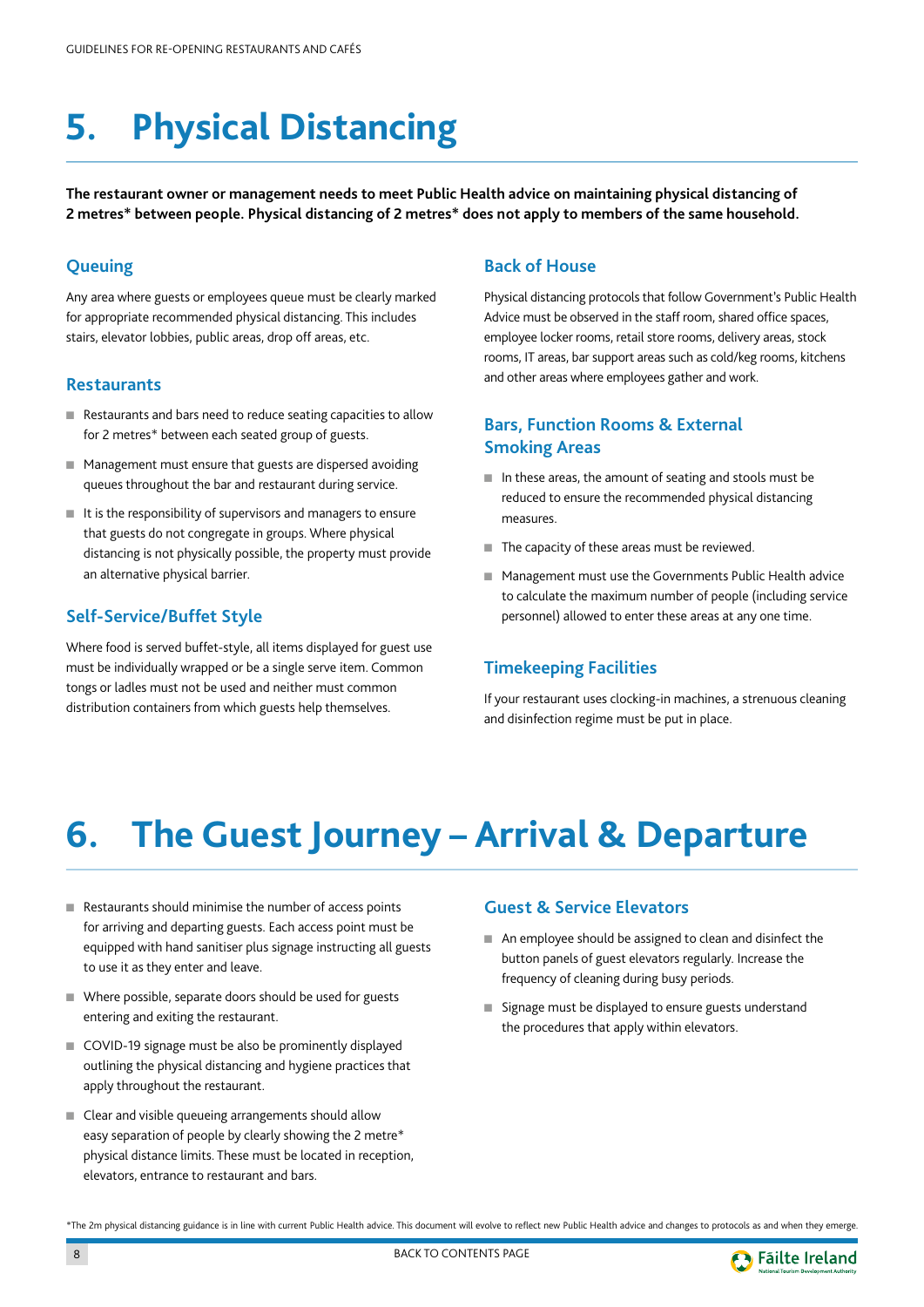## <span id="page-9-0"></span>**7. Cleaning Products & Protocols**

#### **Cleaning products and protocols must be suitable and manufacturer approved for use against viruses, bacteria and similar risks.**

It's important to follow manufacturer instructions with regard to dilution, application and duration of use. Restaurants must review cleaning procedures within all departments and update these if any cleaning products are changed.

It's also important to work with suppliers, vendors and distribution partners to ensure an uninterrupted supply of cleaning supplies.

## **Public Spaces & Communal Areas**

The frequency of cleaning and disinfecting must be increased in all public spaces to at least twice daily. Particular attention must be paid to frequently touched surfaces which must be visibly clean at all times. These include counters, door handles, public bathrooms, stair handrails, dining surfaces and seating areas.

## **Laundry**

All linen must be washed at a high temperature and in accordance with the Government's Public Health advice. Dirty linen must be bagged immediately to eliminate excess contact while it's transported to the restaurant's laundry facility.

Click [HERE](http://www.hse.ie/eng/about/who/healthwellbeing/infectcont/sth/gl/section-3-8-management-of-laundry-and-linen.pdf) for more information.

### **Back of House & Staff Areas**

Back of House areas must be cleaned and disinfected as regularly as required but at least twice a day. Particular attention must be paid to employee areas including the canteen, employee entrances, employee toilet facilities, uniform control rooms, loading areas, offices, kitchens and employee relations service desks.

## **Equipment Shared by Employees**

- Clean and disinfect shared equipment and tools before, during and after each shift or anytime the equipment is transferred to another employee.
- This includes items such as phones, computers and other communication devices, keys, payment terminals, kitchen implements, tools, safety buttons, cleaning equipment, time clocks and all other direct contact items used.
- Shared food and beverage equipment in Back of House areas (e.g. kettle, microwave, etc.) need to be cleaned and disinfected after each use.

#### **Isolation Area**

If possible, identify an area/room within the restaurant where any guest showing possible COVID-19 symptoms can be isolated from other guests and employees. From there, the individual can travel home to seek medical attention. It's essential to clean and disinfect this isolation area thoroughly after it has been used.

## **Water Disinfection**

Maintain the concentration of disinfectant in water for consumption within the limits recommended according to international norms and standards. Preferably this should be at the upper limits of the range.

## **Control of Waterborne Hazards**

It is critical that restaurants review the guidance on 'Control of Legionella Bacteria During and After the COVID-19 Pandemic' and review their own systems in line with this.

This guidance highlights the requirement to continue managing Legionella control to avoid the potential for Legionnaires' disease.

The following is a non-exhaustive list relevant to the tourism sector of potential sources of aerosols which may contain Legionella bacteria: *wet cooling systems (for example, cooling towers and evaporative condensers); spa pools; showers, taps and toilets; machine cooling systems; spray booth water curtains; humidifiers in food cabinets; ornamental fountains and water features; dust suppression systems; horticultural misting systems; lawn sprinklers; clinical humidifiers; sprinklers and hose reels; and power hoses.* 

Legionnaires' disease can be fatal and hospitalisation is generally required to treat symptoms. With the health service currently dealing with a Public Health emergency, it is vital that employers take appropriate action to maintain and operate their water systems especially wet cooling systems, so far as reasonably practicable.

Please see **HERE** for more information.

For further advice please visit [HERE.](https://www.hse.ie/eng/services/list/1/environ/advice-for-managing-water-systems-in-a-shutdown.html)

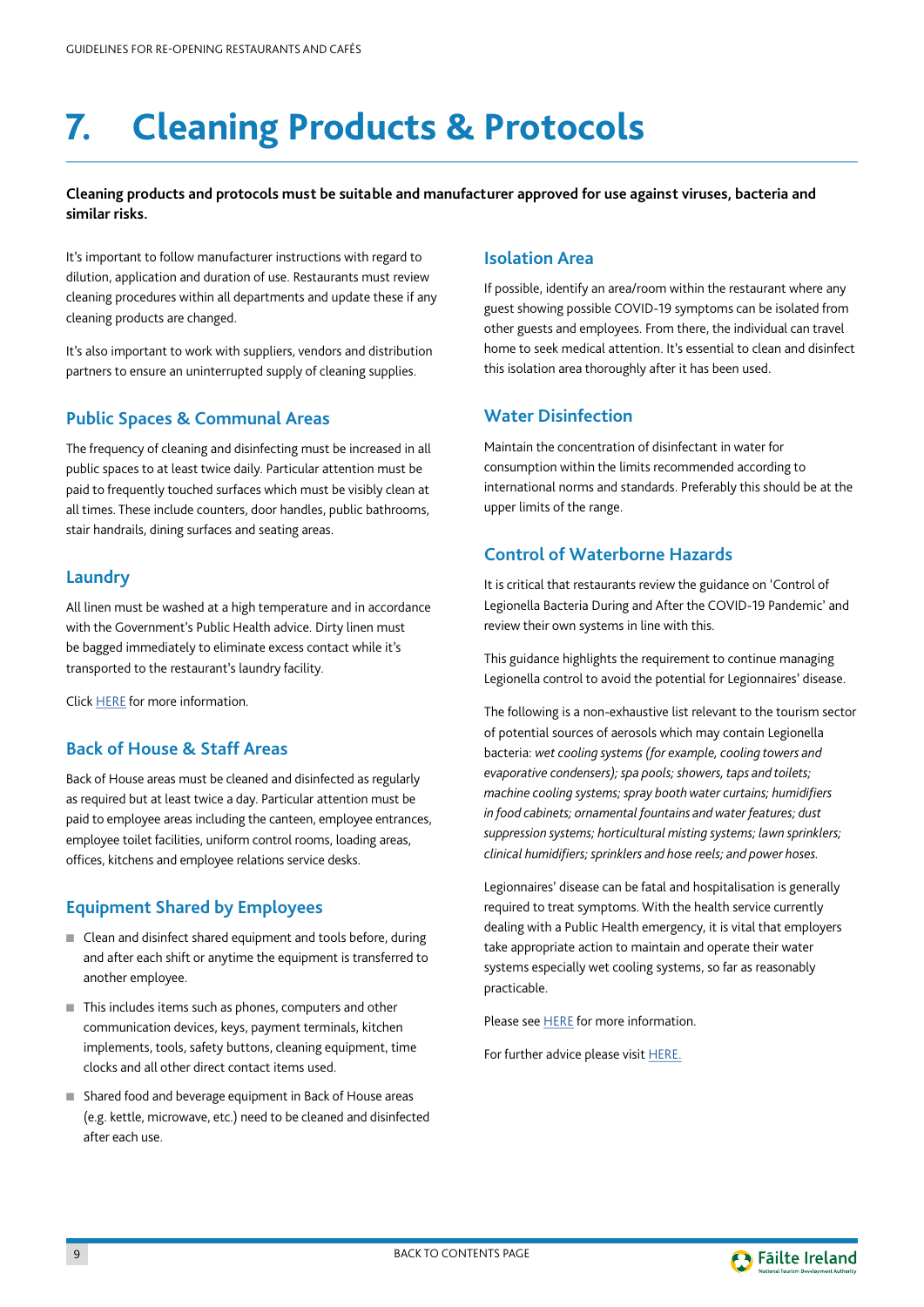## <span id="page-10-0"></span>**8. Suppliers of Goods & Services**

#### **Restaurants must contact all suppliers to ensure that they have put all necessary protocols in place to prevent the spread of COVID-19.**

**Note:** Fresh food deliveries must be treated separately to other deliveries. HACCP only refers to food deliveries.

#### **Deliveries**

- An employee must meet each supplier who is delivering to the restaurant.
- All delivery personnel must follow the Government's Public Health advice on physical distancing when picking up deliveries and passing deliveries to guests:
	- Wear suitable, clean and protective clothing where necessary.
	- Maintain a high degree of personal cleanliness.
	- Clean hands before and after each delivery transaction. The use of gloves is not recommended as this can give a false sense of security. Hand washing is best practice.
- If possible, delivery drivers should not be allowed to enter the site (with the exception of food deliveries which adhere to HACCP delivery protocols). Employees should not come in close contact with drivers. HACCP is in the context of food safety and re-opening only and not for COVID-19 prevention.

## **Dealing with Drivers**

Delivery personnel must be asked to use hand sanitiser if required to exit their vehicle and enter the premises.

- Drivers must be supplied with an alcohol-based hand sanitiser and use this before passing delivery documents or goods to employees.
- Hand hygiene, in conjunction with physical distancing, is also of paramount importance.
- Drivers must comply with HACCP procedures and ensure that all transport containers delivering food products are kept clean and frequently disinfected.
- Disposable containers and packaging, where possible, must be used to avoid the need to clean any returns. In the case of reusable containers, appropriate hygiene and disinfection protocols must be followed by employees.

### **Entering the Restaurant**

Delivery personnel must use hand sanitisers if required to exit their vehicle and enter the buildings.

Signage must make drivers aware of 1) physical distancing when picking up deliveries and passing deliveries to employees 2) the need to maintain a high degree of personal cleanliness and 3) the need to wear clean protective clothing.



## **Accepting Deliveries**

- Ideally deliveries should only be made before opening. However, if the restaurant is open, delivery drivers must not enter through public areas and drivers must not come in close contact with guests.
- A goods reception area must be set up that is large enough to ensure physical distancing for both driver and restaurant employees. HACCP procedures must be strictly implemented and observed there at all times. HACCP based procedures are required for food safety and not for the prevention of COVID-19.
- All excess packaging must be removed by the driver. All outer packing must be removed (if possible) and placed in a suitable disposal unit.
- When signing for deliveries, employees should only use their own pens. In case of electronic devices, both device and pen must be cleaned and disinfected prior to signing.
- The delivery area must be cleaned and disinfected regularly.

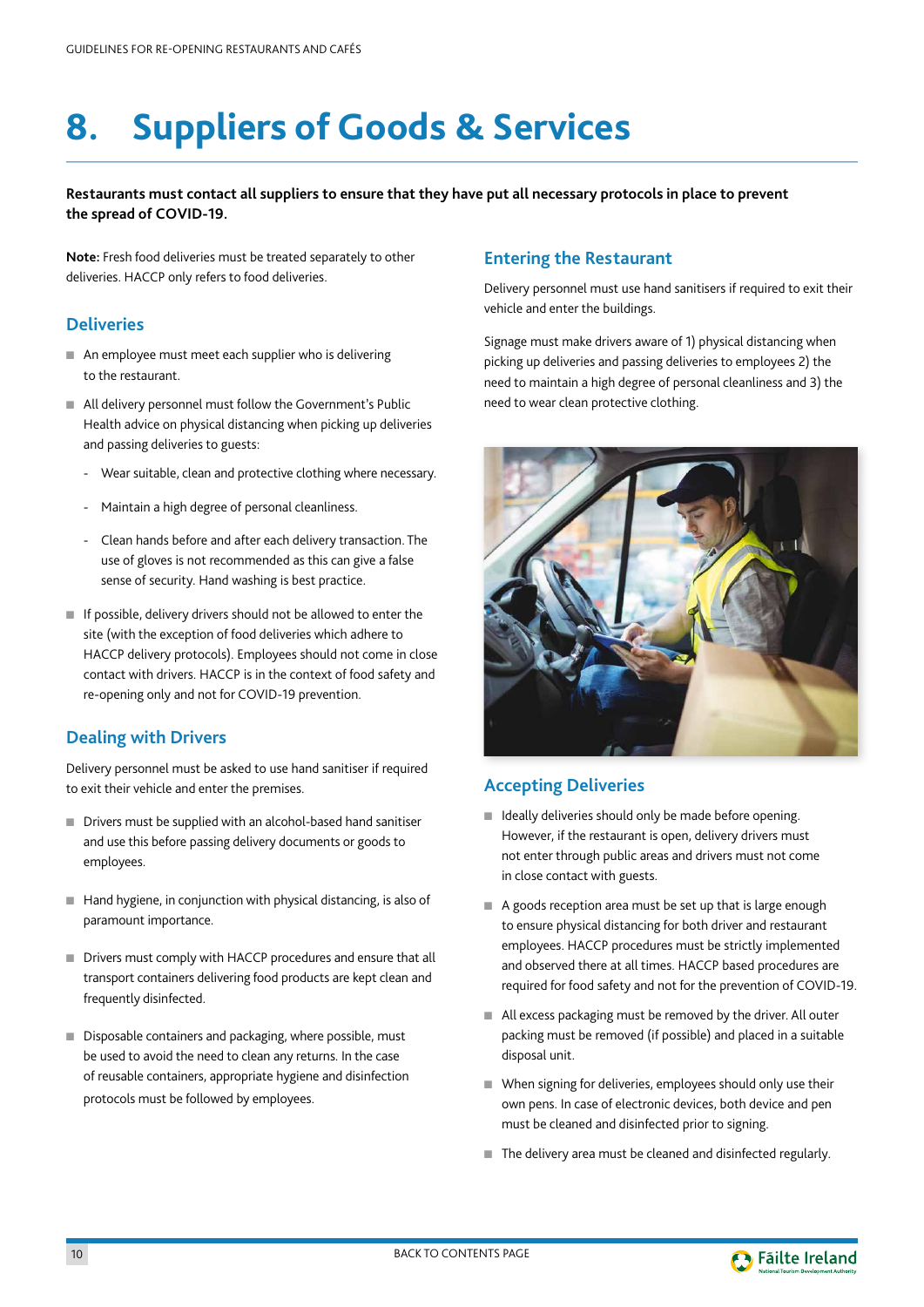## <span id="page-11-0"></span>**9. Kitchen**

**There is a requirement in legislation to have a Food Safety Management System in place based on the principles of HACCP. ISO 340:2007 is one of the available approaches to achieve this. A Health and Safety statement was already required, and is still a requirement. The COVID-19 Response plan is a requirement of the Return to Work Safely Protocol.**

## **Kitchen & Food Handling Personnel**

- Ensure that all employees have been trained in any new COVID-19 standard operating procedures adopted by the restaurant. Keep a record that this training has taken place.
- Ensure that the HACCP system is up-to-date. All new protocols need to be reflected in records, food flow diagrams, cleaning schedules, zoning, allergen updates on menus and delivery & takeaway services, etc. HACCP based procedures are required for food safety and not for the prevention of COVID-19.
- Employees must be encouraged to maintain 2 metres<sup>\*</sup> from each other. Divide the kitchen into zones with an employee allocated to each zone.
- Control and minimise movement between zones. You must also limit the numbers of people in the kitchen and record the times employees are on duty.
- Display signs that promote physical distancing and revisit all handwashing/good hygiene practice signs. Replace them if they are damaged or outdated.
- Before the start of each shift, clean and disinfect each area of the kitchen at least twice daily and whenever visibly dirty. After each service, disinfect with effective detergents and disinfectants. All cleaning must be recorded by a suitablytrained person.
- The same food law requirements apply now as did before COVID-19. Any changes to the nature and extent of the business must be reflected in the food safety management system/ HACCP documentation.



## **Wash-Up**

Prior to re-opening, ensure all mechanical dishwashers operate at optimum levels and reach the correct temperature. Ensure all heads of spray taps are cleaned and disinfected. Use adequate and safe chemicals. If equipment is being hand washed, use the correct double sink method with a drain area and wash at the correct temperature and using the correct chemicals.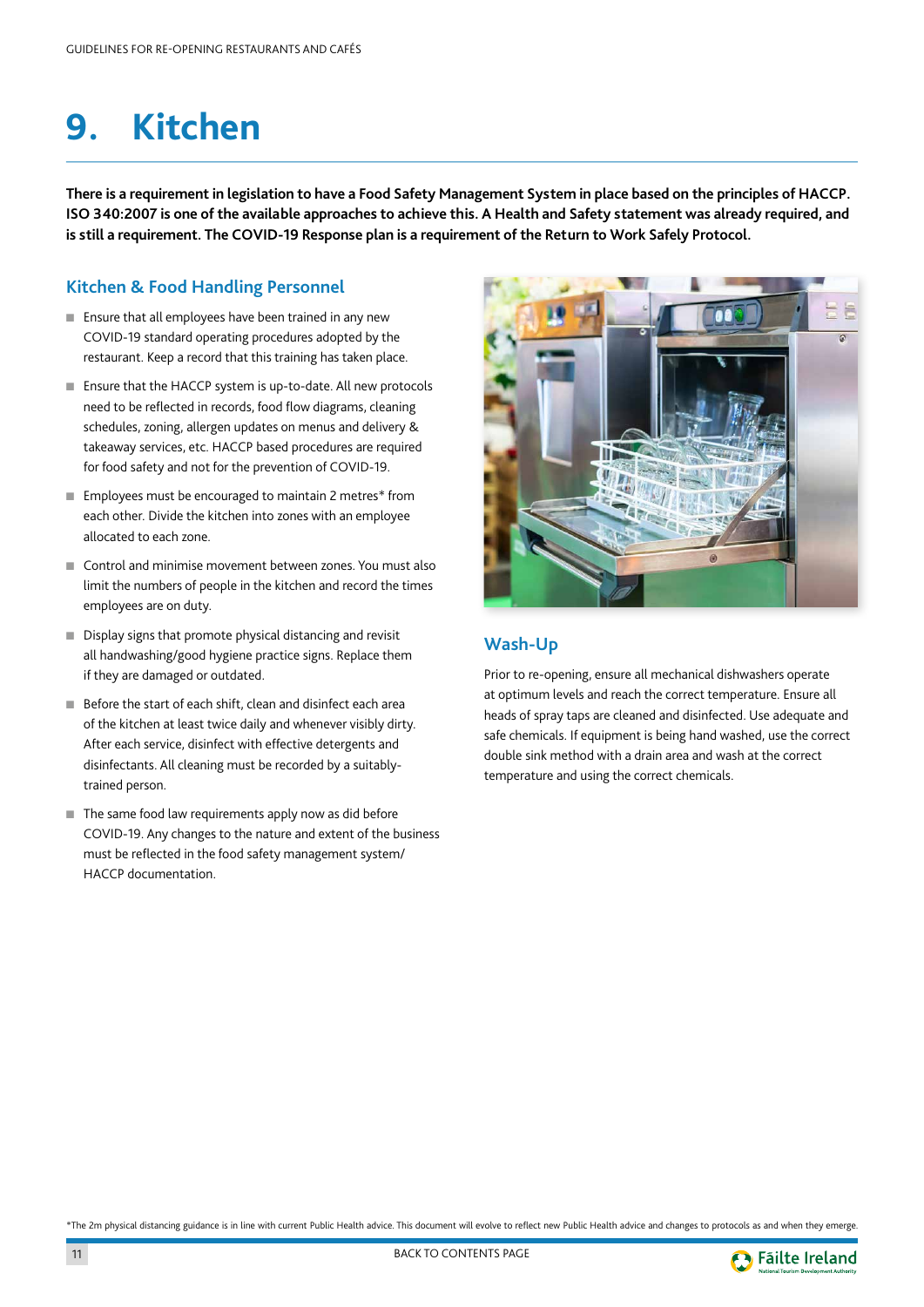## <span id="page-12-0"></span>**10. Front of House**

### **Bookings**

Encourage bookings rather than walk-ins and allocate specific times people will spend in the restaurant. Doing so will assist physical distancing and maximise revenue.

## **Guests' Arrival**

- Entrance doors must be propped open where possible, if in line with fire regulations.
- All tables must follow the Government's Public Health advice and be spaced 2 metres\* apart.
- Hand sanitiser must be available at the restaurant entrance.
- Train employees in new 'Meet, Greet and Seat' procedures that are compliant with the Government's new Public Health advice.
- When a group arrives at a restaurant and needs to queue, only one member should do so. The others must adhere to physical distancing until the group can be seated.



### **Bar/Waiting Area**

- Peak-period queuing procedures must be implemented if guests can't be seated immediately. If queuing isn't possible, a table reservation system should be considered. Consider an online reservation option for guests, as not only will this communicate new procedures and practices but will also limit the requirement for queuing.
- The amount of seating and stools must be reduced and guests should order from their seat wherever possible to reduce queues.
- Minimise the number of entrances guests can use to enter and leave the restaurant or waiting area. Managers, supervisors and security personnel must ensure physical distancing always takes place, while clear signage must also ask people to stay 2 metres\* apart.
- Separate groups that are not members of the same household must remain 2 metres\* apart.
- Divide the bar into areas/zones and allocate a zone to each employee. Minimise and control the movement between these areas.
- All employees must wash their hands frequently and as required. The following must also be cleaned and disinfected more frequently:
	- Beer taps, handles and optics
	- Drip trays and washable bar mats
	- Glass mats
	- Handheld measures
	- Cocktail equipment
	- Ice buckets, scoops and tongs
	- Fruit preparation equipment
	- Storage containers, etc.
- Straws should be individually wrapped.
- Embellishment or decoration of glasses (e.g. cocktail umbrellas) should be minimised.
- Where fruit garnishes are required, good hand hygiene practices must be in place while preparing the fruit. Keep garnishes refrigerated and in a covered container until required and serve using tongs/scoop. Each scoop must have its own covered receptacle.
- In advance of re-opening, the cleaning of beer lines must be arranged as a notice period may be required by breweries or suppliers.

#### **Glassware**

- To prevent cross-contamination, fresh glasses must be used for each new drink, particularly from optics and beer taps.
- When pouring drinks, employees must handle glasses by the stem or base and place on clean service trays or bar counter before serving. Avoid touching the nozzle, tap optic or bottle against the glass.
- Similarly, there must be minimal handling of glassware when clearing glasses. Here, service trays must be used where appropriate.

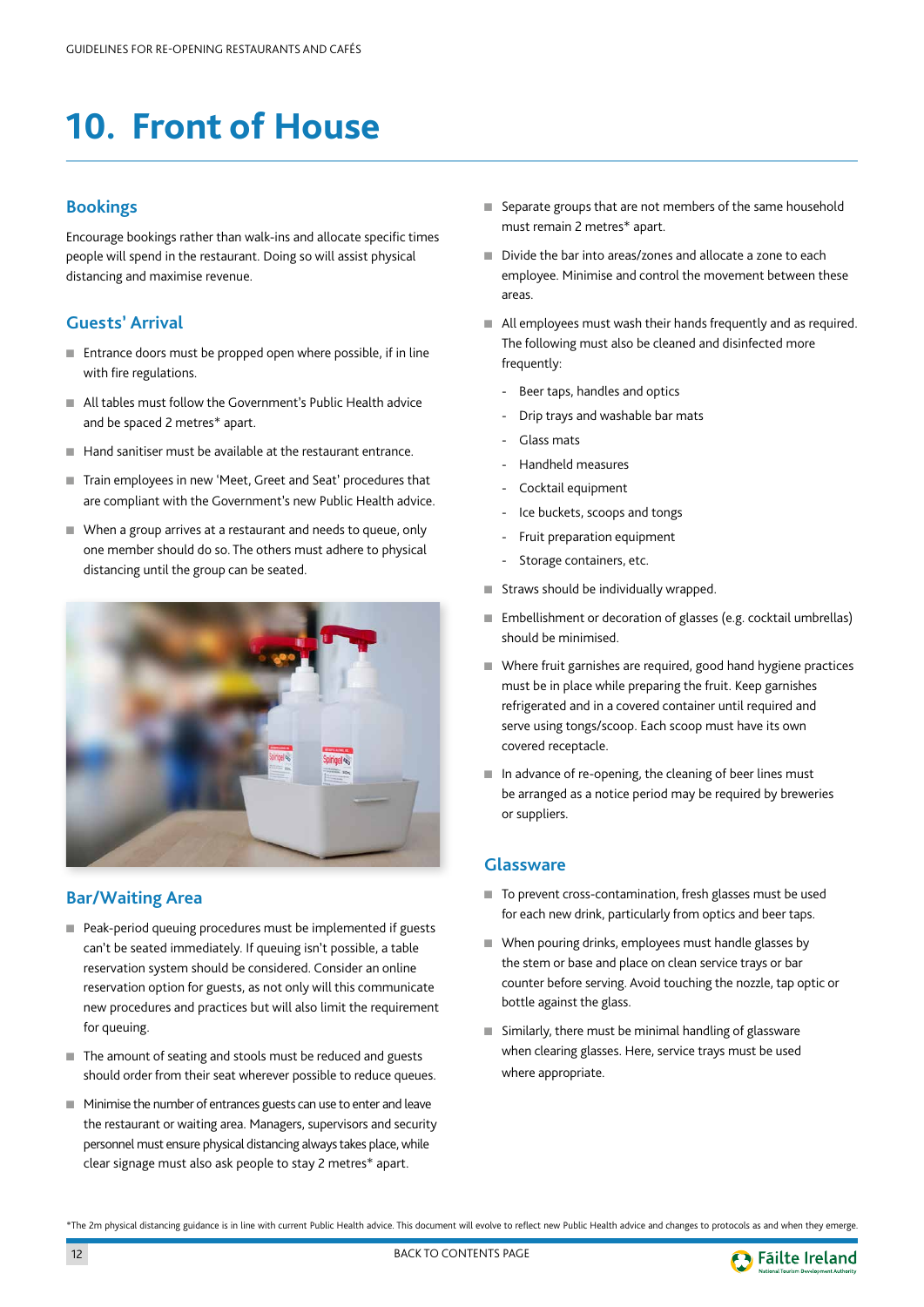## <span id="page-13-0"></span>**Order Taking**

- Menus must be single use or made of a material that can easily be cleaned. Electronic menus, phone apps and menu boards are an alternative option.
- It may be possible to verbally recommend food and drinks to guests. If so, this should be done.
- Attention must be paid to hand and respiratory hygiene during order taking and service. Orders should be taken in a timeefficient manner and at a suitable distance to minimise time spent in close contact with guests. Close contact can mean spending more than 15 minutes in face-to-face contact within 2 metres of an infected person. For more information see [HERE.](http://www.gov.ie/en/publication/472f64-covid-19-coronavirus-guidance-and-advice/)
- It's recommended to use individual pens, pads, or electronic devices.

## **Table**

- Before serving a table and after clearing a table, all employees must wash their hands for a minimum of 20 seconds or use sanitiser if hands are visibly clean
- Tableside cooking should be suspended if physical distancing cannot be adhered to.

## **Service of Meal**

- Attention must be paid to hand and respiratory hygiene during order taking and service. Orders should be taken in a timeefficient manner and at a suitable distance to minimise time spent in close contact with guests. Close contact can mean: spending more than 15 minutes in face-to-face contact within 2 metres\* of an infected person. For more information see [HERE.](https://www.gov.ie/en/publication/472f64-covid-19-coronavirus-guidance-and-advice/)
- Where offered, sharing plates can be served per table, they are not to be served as catering platters to larger groups.



## **Self-Service Carvery/Buffet**

- This style of service must only be provided where physical distancing and other Public Health advice can be followed. Maintain physical distancing by staggering service and placing 2 metre\* markings on the floor to highlight distance if queuing is unavoidable.
- All foods in the bain-marie or hotplate must be shielded from guests. Employees must plate up and serve food.
- All trays used by guests must be cleaned between use.
- All goods/foods, visual displays, etc. must be covered and only handled by appointed employees.
- There must be no shared items on countertops or at the carvery or buffet. Examples of shared items include:
	- Water jugs (water must only be served directly to tables)
	- Salt and pepper shakers
	- Unwrapped butter, etc.

#### **Service Stations**

- Service stations must also be cleaned and disinfected as required but at least twice a day. These include countertops, shelving, equipment, storage containers, etc.
- At service stations, Front of House personnel must be encouraged to maintain the recommended 2 metre\* physical distance from each other. Limit the number of Front of House personnel at service stations at any one time. Minimise movement between service stations and ensure customers don't have access to these areas.
- Ensure service stations are stocked with all necessary equipment (e.g. cutlery, condiments, etc.) and cleaning and disinfecting supplies (disinfectant, disposable paper towels, etc.).
- Cutlery must be stored in a clean disinfected cutlery drawer or covered cutlery container.
- All Front of House personnel must have their own stationery items and equipment (e.g. pens, order book). If equipment and tools are shared, they must be washed and disinfected after each use or before being given to another employee.

### **Ice Machines**

Before your restaurant re-opens, ice machines must be emptied, recalibrated and refreshed with new ice. The water lines to ice machines must be cleaned out prior to refreshing with new ice. To avoid cross-contamination, each ice scoop must be stored in a separate covered receptacle and washed and disinfected regularly.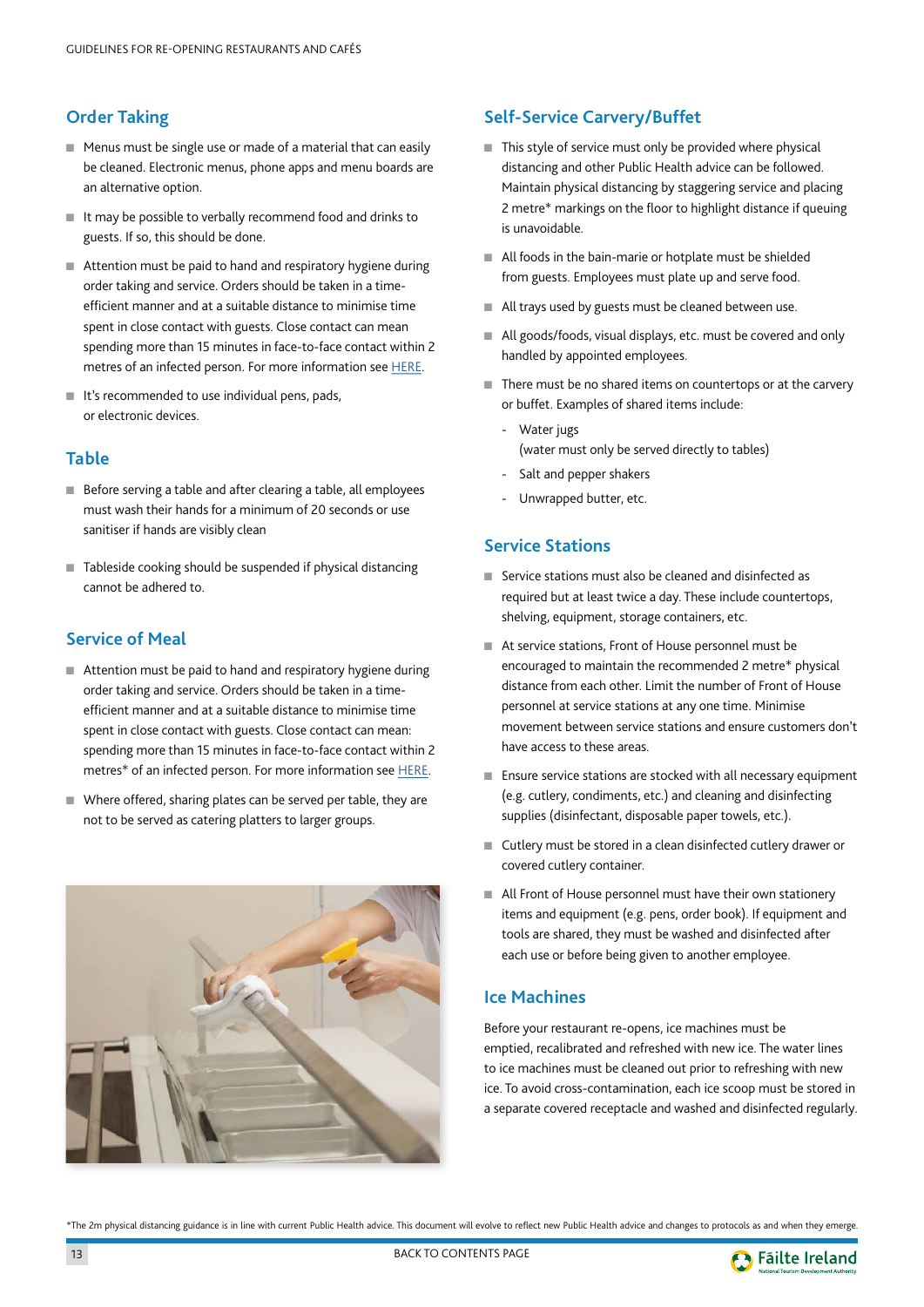## <span id="page-14-0"></span>**Cellars, Cold Rooms & Store Rooms**

- Hand sanitiser (touchless where possible) should where required be placed at all entrances to cellars, cold rooms and storerooms with instructions that they be used on entering and leaving.
- Clear signage must tell employees to observe physical distancing. If the size of cellars, cold rooms and storerooms means a physical distance of 2 metres\* can't be maintained, the number of employees allowed in one area at the same time must be limited.
- Access systems such as biometric touchpads, keypads or swipe cards must be cleaned and disinfected regularly.
- Beer lines will require cleaning before re-opening. Breweries recommend giving at least 3 weeks' notice.
- Clean and disinfect the dispense head and keg neck at every keg change.

## **Cleaning & Disinfection Protocol**

The frequency of cleaning and disinfecting must be increased to at least twice daily and all areas must be visibly clean at all times.

- Greeting podiums at the entrance (plus all associated equipment) must be cleaned and disinfected regularly.
- Service stations, service trollies, beverage stations, counter tops, handrails and trays must be cleaned and disinfected regularly.
- Dining tables, bar tops, stools and chairs must be cleaned and disinfected regularly.
- Storage containers must be cleaned and disinfected before and after each use.
- Food preparation stations to be cleaned and disinfected regularly.
- Bill tip trays, pens and all other reusable guest contact items must be cleaned and disinfected after each use.
- Follow in-house standard operating procedures regarding food preparation and service. These must adhere to HACCP standards.

## **Physical Distancing Protocol**

■ Supervisors must manage physical distancing at all entrances, waiting areas and queues. Clear signage must also be displayed to remind guests and employees to observe physical distancing requirements.

- Peak-period queuing procedures must be put in place if guests cannot be seated immediately.
- If queuing isn't possible, a table reservation system or online reservation system should be considered.
- Reduce seating/bar stool count to reflect the Government's Public Health advice on physical distancing guidelines.

## **Guest Considerations**

- All self-serve condiments and utensils must be removed. These must only be supplied by restaurant employees.
- Remove all 'grab and go' offerings.
- All food and beverage items should be placed on the table, counter or other surface instead of being handed directly to a guest.
- No self-serve food available.
- Beverage dispensers must only use single use cups. There must be no refills using same beverage holder.
- Cashless payment systems should be used where possible.

## **Payment Facilities**

Where possible, guests should use card/contactless payment. After bringing the debit/credit card machine to the table (if possible), it must be cleaned and disinfected before being used again.

If handling cash, employees should be provided with gloves and observe the Government's Public Health advice on hand hygiene measures.



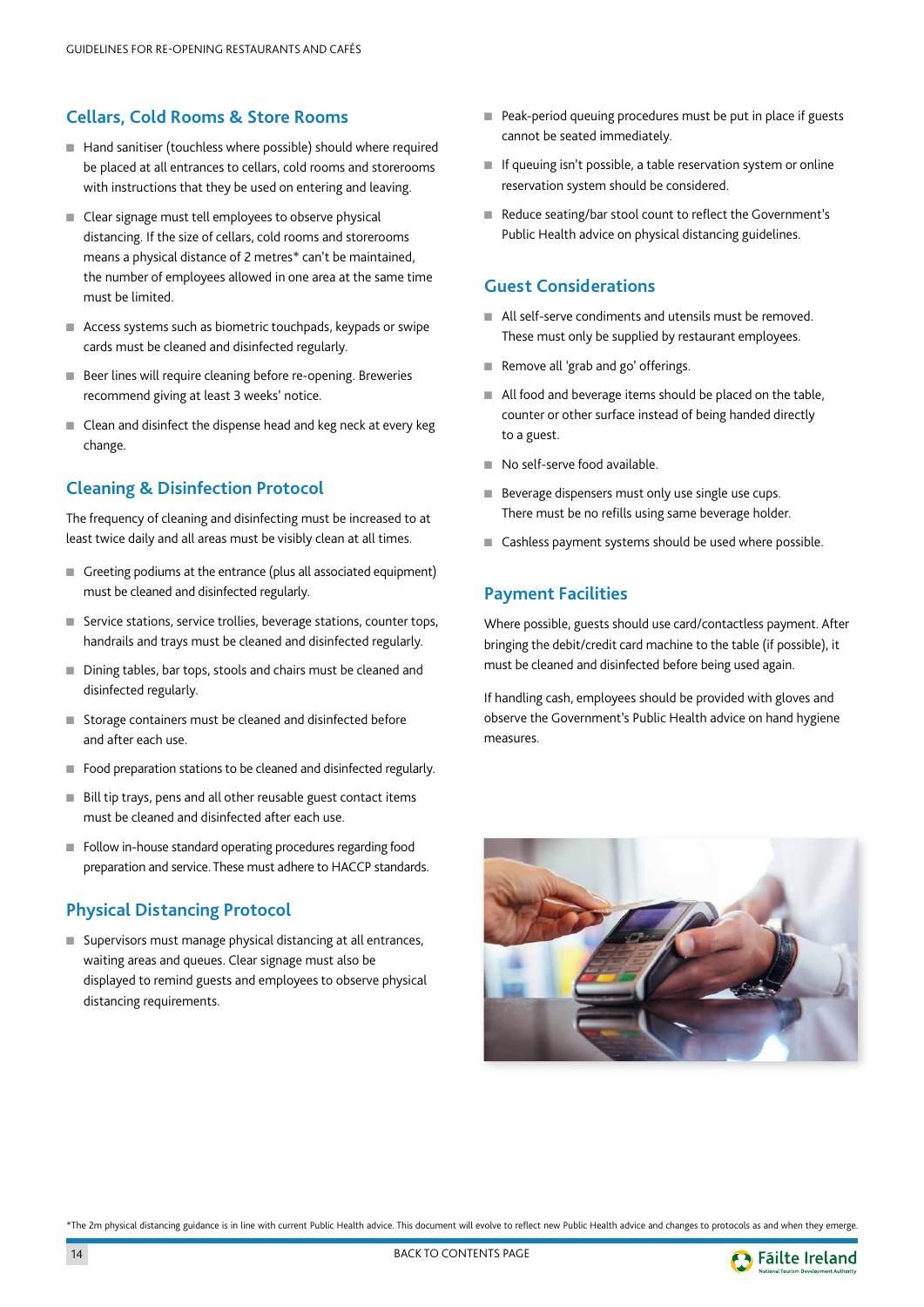## <span id="page-15-0"></span>**11. Locations for Distribution of PPE**

**If required, PPE should be distributed at the following locations:**

## **Front Office**

- All entrances and exits.
- Reception area.

#### **Back Office**

- Employee entrances.
- Specific department offices.

**Note:** Hand sanitiser must be provided in all entry and exit points of the public areas including reception.

Hand sanitiser must only be used on visibly clean hands. If hands are visibly dirty, they must be washed.

## **12. Employee Uniforms**

### **Cleaning & Disinfection Protocol**

The policy on the care of uniforms must be updated to ensure every employee is clear on the standards of appearance and dress expected whilst at work.

### **Physical Distancing Protocol**

If a locker or changing room is provided, mark the floors to indicate available and unavailable spaces that must be used when changing into work attire/PPE. It may be necessary to roster access times to these rooms so physical distancing takes place.



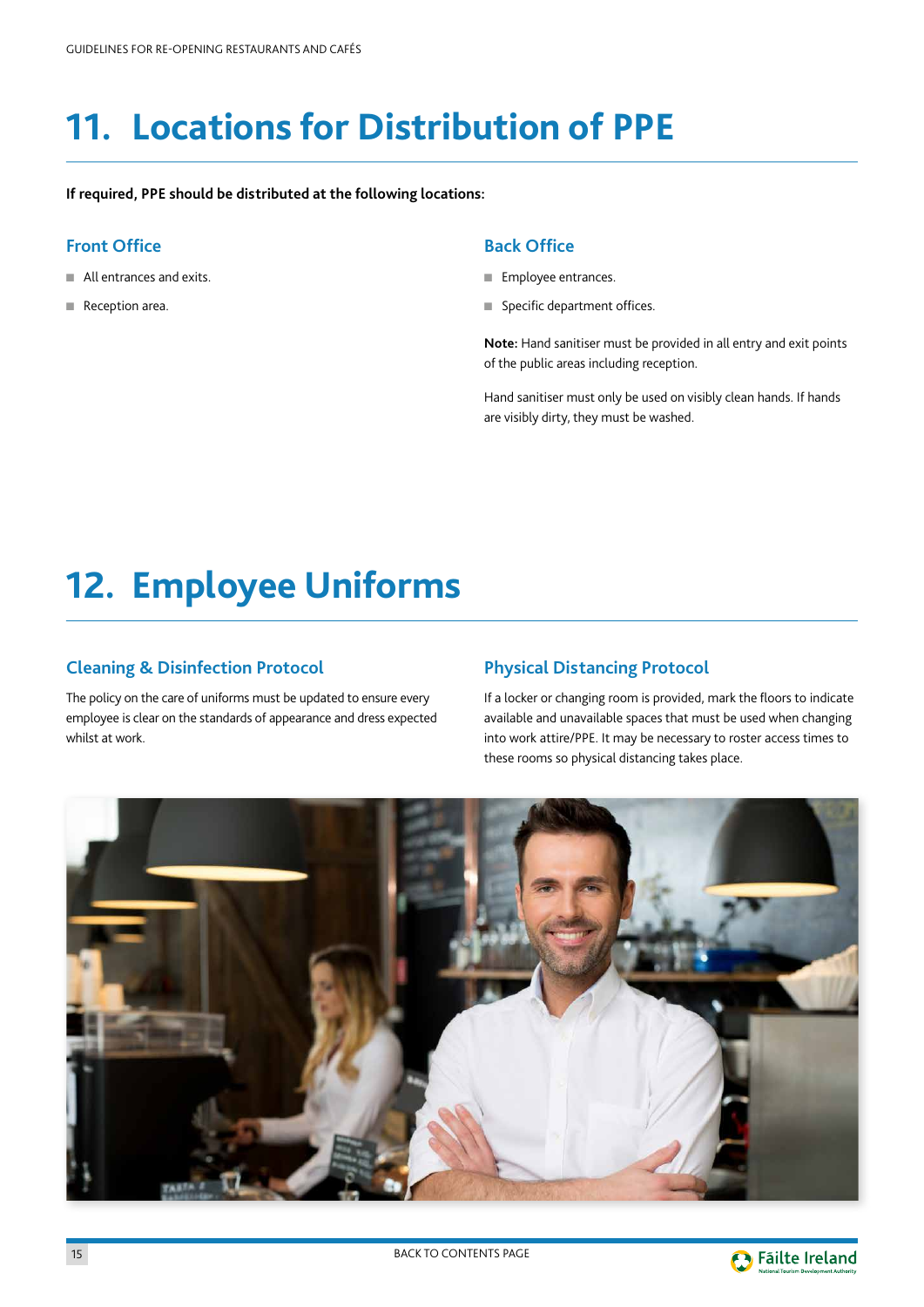## <span id="page-16-0"></span>**13. Reception Desk & Offices**

## **Cleaning & Disinfection Protocol**

Cleaning and disinfection must take place regularly, particularly in high contact areas such as the reception area. This must focus on frequently touched surfaces especially counters, desks, equipment, communication devices, door release buttons, etc.

## **Physical Distancing Protocol**

- Employees should where possible have separate counters and use individual stations so that devices and equipment are not shared.
- The restaurant must ensure physical distancing guidelines are followed. If space doesn't allow the 2 metre\* rule to be followed, physical barriers may need to be installed to separate workspaces in Front of House and Back of House areas.
- In all shared offices, physical distancing measures must be followed. Where necessary, workspace dividers must be installed.
- The sharing of office equipment should be avoided, if possible and each workstation should be self-sufficient with an individual computer, telephone and all ancillary equipment.
- In offices where meetings/consultations take place, the physical distancing protocol is to be adhered to and entry numbers limited. Seats and tables of all visitors must be cleaned and disinfected after each visit.
- A designated employee, where possible, should be stationed at Front of House to control physical distancing measures.
- After bringing the debit/credit card machine to the table (if possible), it must be cleaned and disinfected before being used again.
- Cashless payment systems are recommended.



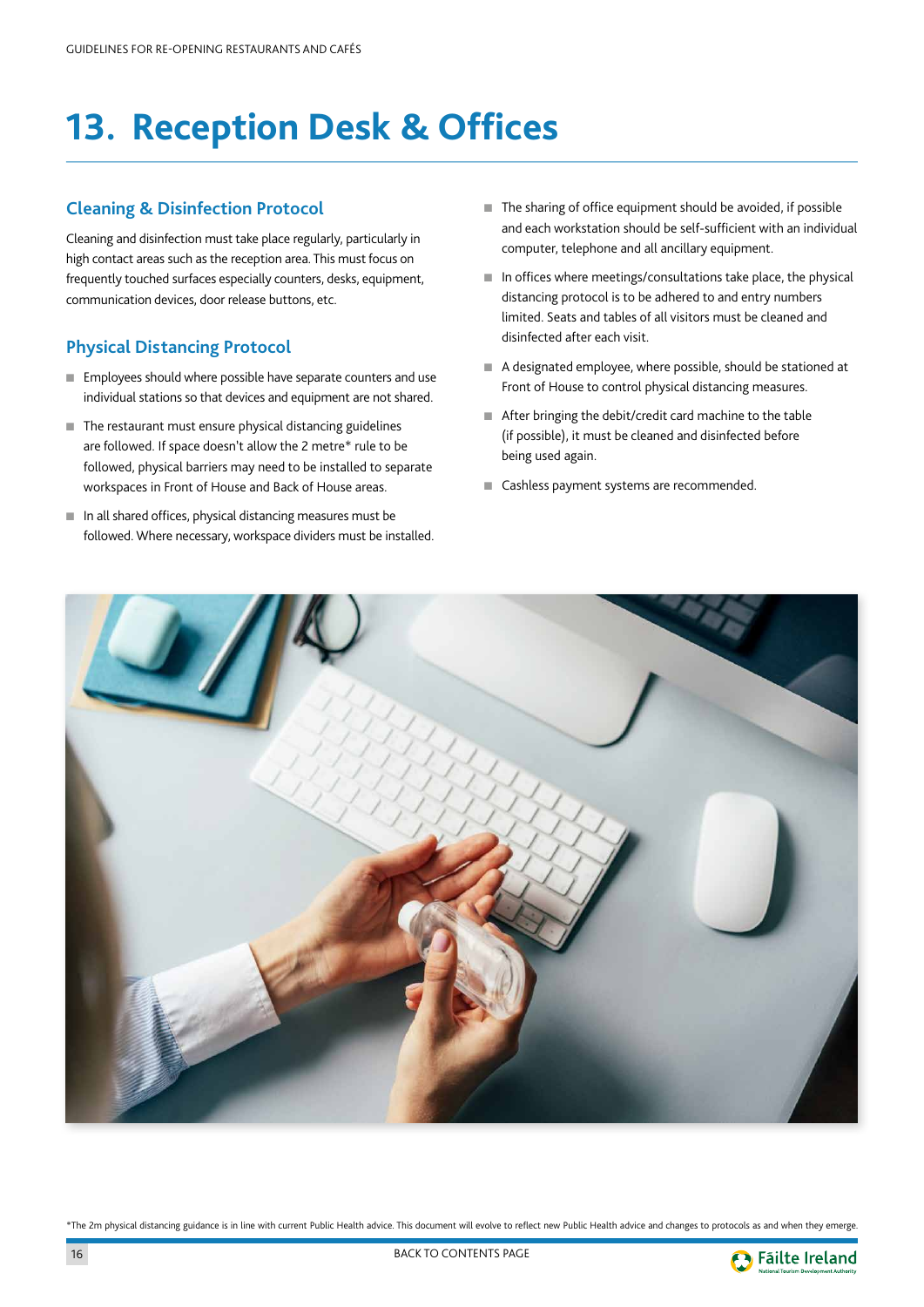## <span id="page-17-0"></span>**14. Public Areas**

## **Cleaning & Disinfection Protocol**

The following areas must be cleaned and disinfected at least twice daily and be visibly clean at all times:

- Stair handrails
- Restaurant entry doors
- Smoking areas
- Exterior seating/benches
- Exterior of refuse bins
- Front of House toilet facilities

## **Physical Distancing Protocol**

Physical distancing may require a strict queuing system to be implemented and the number of users within public areas must be limited to ensure physical distancing takes place.

## **Toilet Facilities**

Within the toilet facilities, a queuing system and limitations on the number of users should be in place to ensure physical distancing.

Install clear markings to minimise contact between guests and to ensure that queues follow physical distancing requirements. Encourage the use of alternate sinks.

The frequency of cleaning and disinfection must be increased in toilet facilities to at least twice daily. You must ensure splashes are avoided during cleaning these facilities.

## **Air Conditioning & Ventilation**

COVID-19 is transmitted from person to person through small droplets from the nose or mouth when an infected person coughs or exhales. As during normal circumstances, the condition of air conditioning filters must be monitored and maintained to ensure the proper replacement rate of indoor air.

- The number of air exchanges per hour must be increased and as much outdoor air as possible must be used. Depending on the business, this can be achieved by natural or mechanical ventilation.
- Ensure that air conditioning filters are cleaned at regular intervals in accordance with the manufacturer's instructions.
- When air conditioned air is used for ventilation, minimise its recirculation as much as possible. For more information see [HERE.](http://www.hsa.ie/eng/topics/biological_agents/specific_biological_agents_infections/legionellosis/covid-19_legionella_information_note.pdf)

#### **Dispensers**

- Ensure regular checks are carried out to ensure the proper functioning of soap and hand sanitiser dispensers, disposable tissue dispensers, and other similar devices.
- Repair or replace any defective units.

The Action Plan should include installing hand sanitiser dispenser units where required around the restaurant. Key areas include areas with heavy footfall and entrances and exits.



## **Additional Recommendations**

It is critical that soap dispensers are functioning to minimise the risk of viral transmission. Waste bins are required, these require regular cleaning.